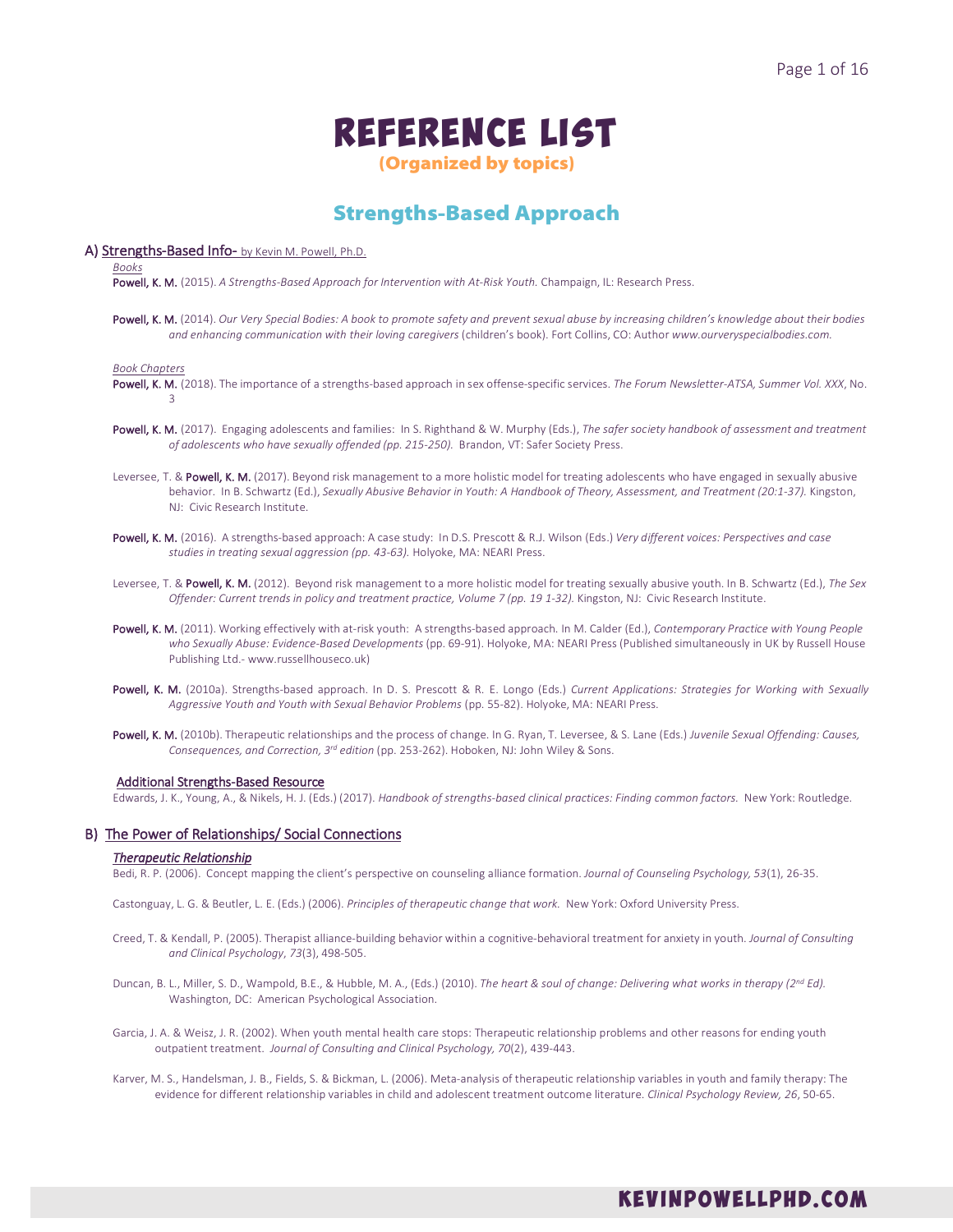- Lambert, M. J. & Barley, D.E. (2001). Research summary on the therapeutic relationship and psychotherapy outcome. *Psychotherapy: Theory, Research, Practice, Training, 38*(4) Win, 357-361.
- Marshall, W.L. (2005). Therapist style in sex offender treatment: Influence on indices of change. *Sexual Abuse: A Journal of Research & Treatment, 17*(2), 109-116.
- Marshall, W.L., Serran, G., Moulden, H., Mulloy, R., Fernandez, Y. M., Mann, R., and Thornton, D. (2002). Therapist features in sexual offender treatment: Their reliable identification and influence on behaviour change. *Clinical Psychology and Psychotherapy*, 9, 395-405.

Moyer, T. B. & Miller, W. R. (2013). Is low therapist empathy toxic? *Psychology of Addictive Behaviors, 27*(3), 878-884.

- Norcross, J. C. (Ed.). (2011) *Psychotherapy relationships that work: Evidence-based responsiveness* (2<sup>nd</sup> Ed.). New York: Oxford University Press
- Norcross, J.C. (Ed.) (2001). Empirically supported therapy relationships: Conclusions & recommendations of the Division 29 task force. *Psychotherapy, 38*(4), 495-497.
- Norcross, J. C. & Lambert, M. J. (2011). Evidence-based therapy relationships. In J.C. Norcross (Ed.), *Psychotherapy relationships that work: Evidencebased responsiveness* (2nd Ed.) pp. 3-21. New York: Oxford University Press.
- Norcross, J. C. & Lambert, M. J. (2006). The therapy relationship. In J.C. Norcross, L.E. Beutler, & R.F. Levant (Eds.), *Evidenced-based practices in mental health: Debate and dialogue on fundamental questions* (pp.208-218). Washington, DC: American Psychological Association.
- Russell, R., Shirk, S. & Jungbluth, N. (Jan. 2008). First-session pathways to the working alliance in cognitive-behavioral therapy for adolescent depression. *Psychotherapy Research, 18*(1), 15-27.
- Shirk, S. R. & Karver, M. S. (2011). Alliance in child and adolescent psychotherapy. In J.C. Norcross (Ed.), *Psychotherapy relationships that work: Evidence-based responsiveness* (2nd Ed.) pp. 70-91. New York: Oxford University Press.
- Wampold, B. E. & Imel, Z. E. (2015). The great psychotherapy debate: The evidence for what makes psychotherapy work. New York, NY: Routledge.

#### *Social Connections*

- Holt-Lunstad, J., Robles, T. F., & Sbarra, D. A. (2017). Advancing social connection as a public health priority in the United States. *American Psychologist, 72*(6), 517-530.
- Roehlkepartain, E. C., Pekel, K., Syvertsen, A. K., Sethi, J., Sullivan, T. K., & Scales, P. C. (2017). *Relationships First: Creating connections that help young people thrive.* Minneapolis, MN: Search Institute.
- Smith, T. W. & Kazak, A. E. (Eds.) (2017). Special Issue: Close Family Relationships and Health. *American Psychologist, 72*(6), 511-612.
- Weir, K. (March 2018). Life-saving relationships. *APA Monitor on Psychology*, 46-53.

#### *Relationship with Parents*

- Amato, P. (1994). Father-child relations, mother-child relations, and offspring psychological well-being in adulthood. *Journal of Marriage and the Family, 56*, 1031-1042.
- Forehand, R., & Nousiainen, S. (1993). Maternal and paternal parenting: Critical dimensions in adolescent functioning. *Journal of Family Psychology, 7*, 213-221.
- Hillaker, B. D., Brophy-Herb, H. E., Villarruel, F. A., Haas, B. E. (2008). The contributions of parenting to social competencies and positive values in middle school youth: Positive family communication, maintaining standards, and supportive family relationships. *Family Relations, 57*, 591- 601.
- Laursen, E. K., & Birmingham, S. M. (2003). Caring relationships as a protective factor for at risk youth: An ethnographic study*. Families in Society, 84(*2), 240-246.
- Steinberg, L. (2001). We know some things: Parent-adolescent relationships in retrospect and prospect. *Journal of Research on Adolescence, 11*(1), 1-19.

#### *Relationship with Teachers*

- Barile, J. P., Donohue, D. K., Anthony, E. R., Baker, A. M., Weaver, S. R. & Henrich, C. C. (2012). Teacher-student relationship climate and school outcomes: Implications for educational policy initiatives. *Journal of Youth Adolescence, 41,* 256-267.
- Goodenow, C. (1993). Classroom belonging among early adolescent students: Relationships to motivation and achievement. *Journal of Early Adolescence, 13* (1), 21-43.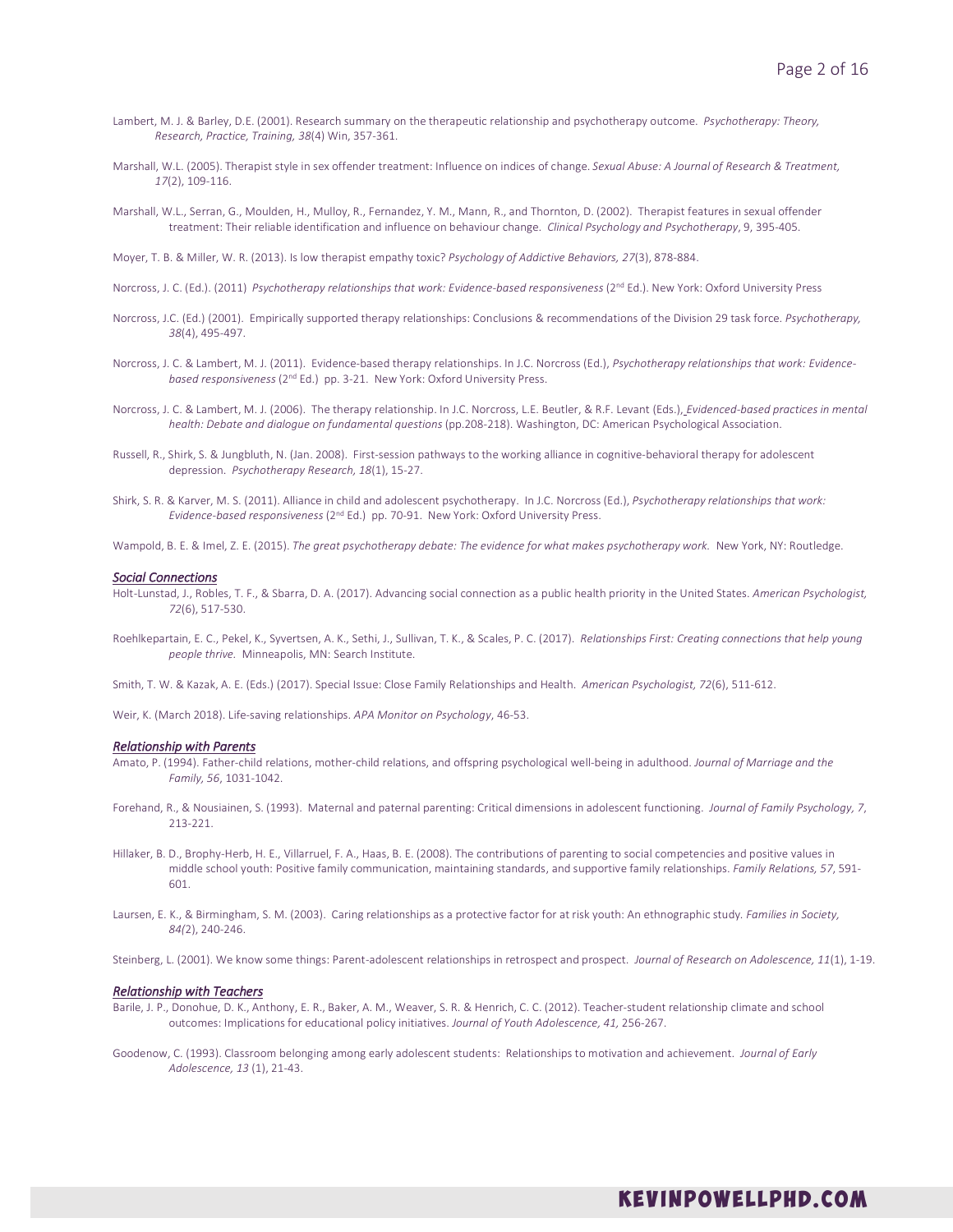- Jones, V.F., & Jones, L.S. (1998). *Comprehensive classroom management: Creating communities of support and solving problems* (5th ed.). Needham Heights, MA: Allyn & Bacon.
- Muller, C., Katz, S., & Dance, L.J. (1999). Investing in teaching and learning: Dynamics of teacher-student relationship from each actor's perspective. *Urban Education, 34*, 292-337.
- Murphy, M. M. (2002). *Character education in America's blue ribbon schools: Best practices for meeting the challenge* (2<sup>nd</sup> Ed). Lanham, Md: Scarecrow Press.
- O'Conner, E. & McCartney, K. (2007). Examining teacher-child relationships and achievement as part of an ecological model of development. *American Educational Research Journal 44,* 340-369.
- Reyes, M. R., Brackett, M.A., Rivers, S. E., White, M., & Peter Salovey (2012, March 5). Classroom emotional climate, student engagement, and academic achievement. *Journal of Educational Psychology*. Advance online publication. Doi:10.1037/a0027268.
- Rogers, S. & Renard, L. (1999). Relationship-driven teaching. *Educational Leadership, 57*(1), 34-37.

#### *Relationship with Mentors*

- DuBois, D. L., Portillo, N., Rhodes, J. E., Silverthorn, N., & Valentine, J.C. (2011). How effective are mentoring programs for youth? A systematic assessment of the evidence. *Psychological Science in the Public Interest, 12*(2), 57-91.
- Keating, L. M., Tomishima, M. A., Foster, S., & Alessandri, M. (2002). The effects of a mentoring program on at risk youth. *Adolescence, 37* (148), 717- 734.
- Turner, S., & Scherman A. (1996). Big brothers: Impact on little brothers' self-concepts and behaviors. *Adolescence, 31* (134), 882.

## *Relationship with Probation & Parole Officers*

- Blasko, B. L. & Taxman, F. S. (2018). Are supervision practices procedurally fair? Development and predictive utility of a procedural justice measure for use in community corrections settings. *Criminal Justice and Behavior, 45*(3), 402-420.
- Paparozzi, M. A. & Gendreau, P. (2005). An intensive supervision program that worked: Service delivery, professional orientation, and organizational supportiveness. *The Prison Journal, 85*(4), 445-466.

## *Relationship with Police*

- Brick, B. T., Taylor, T.J., Esbensen, F-A (2009). Juvenile attitudes towards the police: The importance of subcultural involvement and community ties. *Journal of Criminal Justice, 37*, 488-495.
- Flexon, J. L., Lurigio, A. J., & Greenleaf, R.G. (2009). Exploring the dimensions of trust in the police among Chicago Juveniles. *Journal of Criminal Justice, 37*, 180-189.

McCluskey, J. (2003). *Police Requests for Compliance: Coercive and Procedurally Just Tactics*. New York: LFB.

- Stoutland, S. E. (2001). The multiple dimensions of trust in resident/police relations in Boston. *Journal of Research in Crime and Delinquency, 38* (3), 226-256.
- Tyler, T. (2001). Trust and law-abiding behavior: Building better relationships between the police, the courts, and the minority community. *Boston University Law Review, 81*, 361-406.

# C) Adolescent Brain Development

- Baird A.A. and Fugelsang, J.A. (2004). The emergence of consequential thought: Evidence from neuroscience. *Philosophical Transactions of the Royal Society of London B, Biological Sciences*, 359, 1797-1804.
- Baird A.A., Gruber S.A., Fein D.A., Maas, L.C., Steingard, R.J., Renshaw, P.F., Cohen, B.M., & Yurgelun-Todd, D.A. (1999). Functional magnetic resonance imaging of facial affect recognition in children and adolescents. *Journal of the American Academy of Child and Adolescent Psychiatry, 38*(2), 195-199.
- Casey, B. J., Getz, S. & Galvan, A. (2008). The adolescent brain*. Developmental Review, 28*, 62-77.
- Casey, B. J., Giedd, J. N., & Thomas, K. M. (2000). Structural and functional brain development and its relation to cognitive development. *Biological Psychology, 54,* 241-257.
- Casey, B. J., Jones, R., Hare, T. A. (2008). The Adolescent Brain. *Annuals of the New York Academy of Sciences, 1124*, 111-126.
- Casey, B. J., Jones, R., and Somerville, L. (2011). Braking and Accelerating of the Adolescent Brain. *Journal of Research on Adolescence,* 21, 21–33.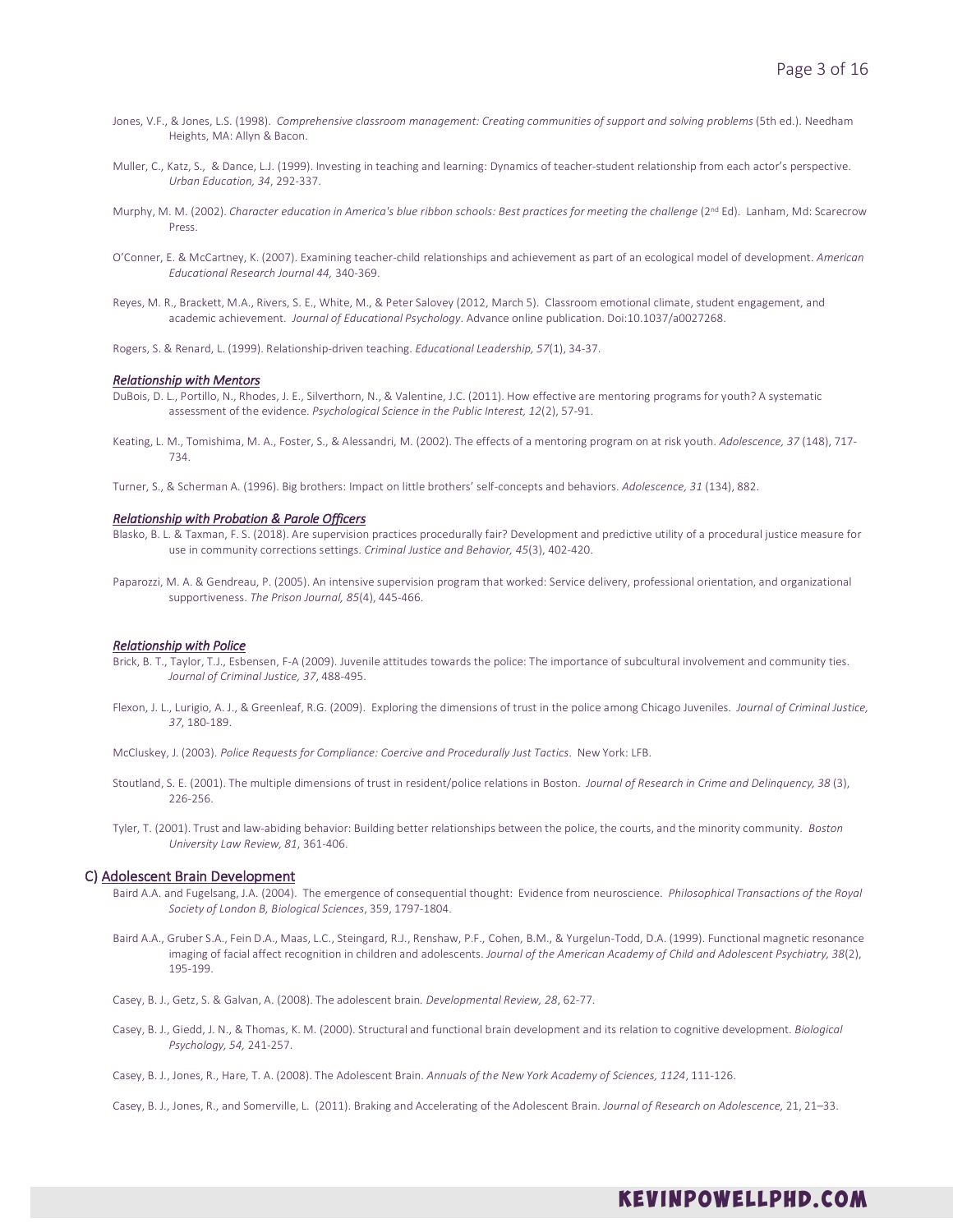Dahl, R. E. (2004). Adolescent brain development: A period of vulnerabilities and opportunities. Annals of New York Academy of Sciences, 1021, 1-22.

- Diamond, A. (2002). Normal development of prefrontal cortex from birth to young adulthood: Cognitive functions, anatomy, and biochemistry. In D.T. Stuss & R. T. Knight (Eds.), *Principles of Frontal Lobe Function* (pp. 466-503). New York: Oxford Unversity Press.
- Dreyfuss, M., Caudle, K., Drysdale, A. T., Johnston, N. E., Cohen, A. O., Somerville, L. H., Galvan, A., Tottenham, N., Hare, T. A., & Casey, B. J. (2014). Teens impulsivity react rather than retreat from threat. *Developmental Neuroscience, 36*, 220-227.
- Giedd, J. N. (2008). The teen brain: Insights from neuroimaging. *Journal of Adolescent Health, 42*, 335-343.
- Giedd, J. N., Blumenthal, J., Jeffries, N. O., Castellanos, F. X., Liu, H., Zijdenbos, A., Paus, T., Evans, A. C. & Rapoport, J. L. (1999). Brain development during childhood and adolescence: A longitudinal MRI study*. Nature Neuroscience, 2* (10), 861-863.
- Killgore, W. D. S., Oki, M., & Yurgelun-Todd, D. A. (2001). Sex-specific developmental changes in amygdala responses to affective faces. *NeuroReport, 12* (2), 427-433.
- Killgore, W. D. S., & Yurgelun-Todd, D. A. (2007). Unconscious processing of facial affect in children and adolescents*. Social Neuroscience, 2*(1), 28-47.
- Nelson, E. E., McClure, E. B., Monk, C. S., Zarahn, E., Leibenluft, E., Pine, D. S., & Ernst, M. (2003). Developmental differences in neuronal engagement during implicit encoding of emotional faces: An event-related fMRI study. *Journal of Child Psychology and Psychiatry, 44* (7), 1015-1024
- Perry, B. D. (2000). How the brain learns best*. Instructor, 110* (4), 34-35.
- Romer, D., Duckworth, A. L., Sznitman, S., & Park, S. (2010). Can adolescents learn self-control? Delayed of gratification in the development of control over risk taking. *Prevention Science, 11* (3), 319-330.
- Romer, D., Reyna, V. F., & Satterthwaite (2017). Beyond stereotypes of adolescent risk taking: Placing the adolescent brain in developmental context. *Developmental Cognitive Neuroscience, 27,* 19-34.
- Rubia, K., Overmeyer, S., Taylor, E., Brammer, M., Williams, S.C.R., Simmons, A., Andrews, C. and Bullmore, E.T. (2000). Functional frontalisation with age: Mapping neurodevelopmental trajectories with fMRI. *Neuroscience and Biobehavioral Reviews, 24*: 1, 13-19.
- Rubia, K. Smith, A.B., Woolley, J., et al (2006). Progressive increase of frontostriatal brain activation from childhood to adulthood during event-related tasks of cognitive control. *Human Brain Mapp, 27*, 973-993.
- Sowell, E. R., Thompson, P. M., Holmes, C. J., Jernigan, T. L. & Toga, A. W. (1999a). In vivo evidence for post adolescent brain maturation in frontal and striatal regions. *Nature Neuroscience, 2* (10), 859-861.
- Sowell, E. R., Thompson, P. M., Holmes, C. J., Batth, R., Jernigan, T. L. & Toga, A. W. (1999b). Localizing age-related changes in brain structure between childhood and adolescence using statistical parametric mapping. *NeuroImage, 9,* 587-597.
- Sowell, E. R., Thompson, P. M., Tessner, K. D., & Toga, A. W. (2001). Mapping continued brain growth and gray matter density reduction in dorsal frontal cortex: Inverse relationships during postadolescent brain maturation. *The Journal of Neuroscience, 21*(22), 8819-8829.
- Spear, L. P. (2000). The adolescent brain and age-related behavioral manifestations*. Neuroscience and Biobehavioral Reviews, 24*, 417-463.
- Steinberg, L. (2012). Should the science of adolescent brain development inform public policy? Issues in Science and Technology. http://www.issues.org/28.3/steinberg.html
- Steinberg, L. (2008). A social neuroscience perspective on adolescent risk-taking. *Developmental Review, 28,* 78-106.
- Steinberg, L., Cauffman, E., Woolard, J., Graham, S., & Banich, M. (2009). Are Adolescents Less Mature Than Adults? Minors' Access to Abortion, the Juvenile Death Penalty, and the Alleged APA "Flip-Flop. *American Psychologist, 64*, 583–594.
- Steinberg, L. & Scott, E. (2003). Less Guilty by Reason of Adolescence: Developmental Immaturity, Diminished Responsibility, and the Juvenile Death Penalty. *American Psychologist,* 58, 1009–1018.
- Stringer, H. (2017). Justice for teens: Psychological research on brain development and teen impulsivity is changing the way the justice system treats teens. *Monitor on Psychology*, Oct, 45-49.

Yurgelun-Todd, D. (2007). Emotional and cognitive changes during adolescence. *Current Opinion in Neurobiology, 17*, 251-257.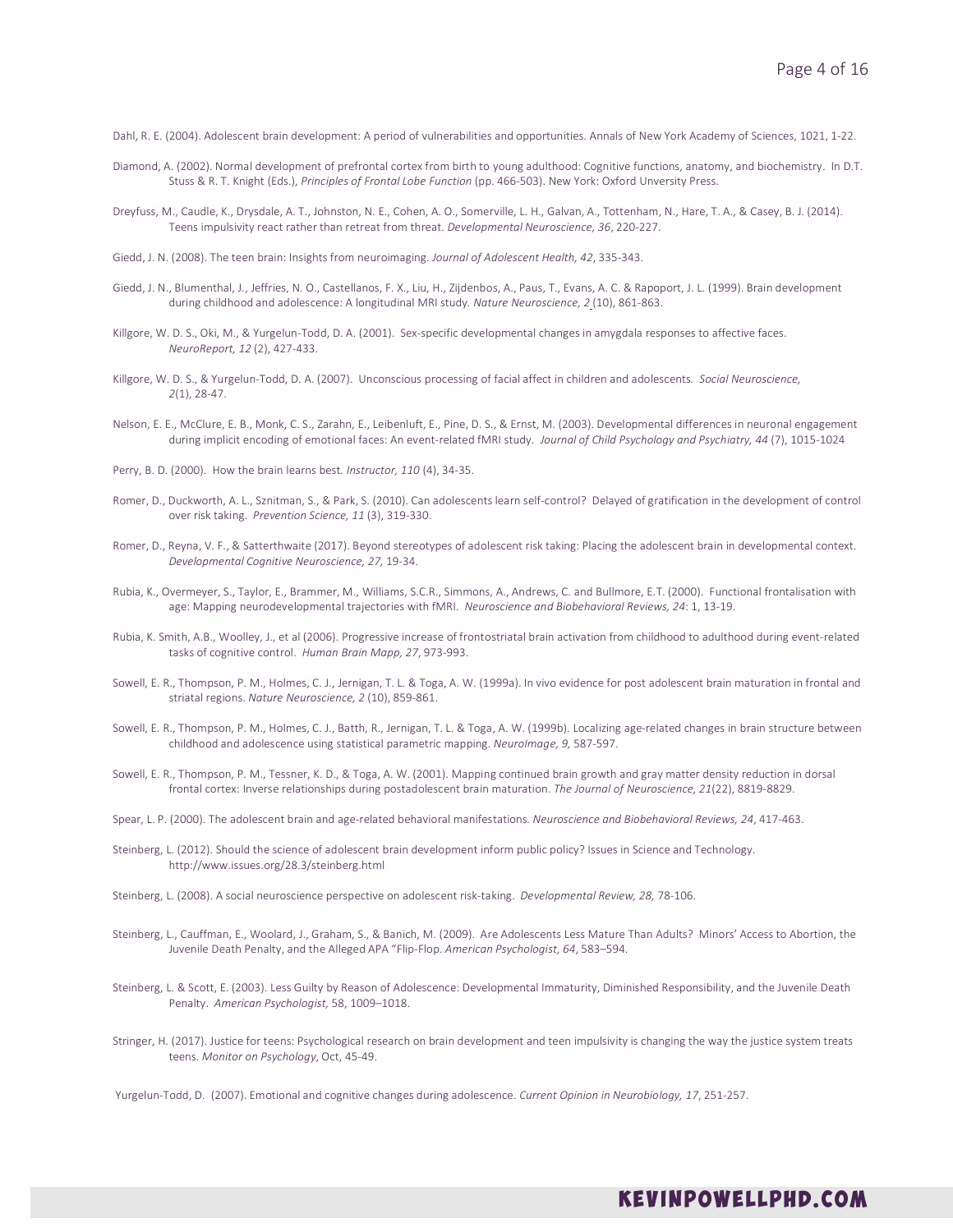Wallis, C. (2004, May 10). What makes teens tick. *Time Magazine, 163*, 56-65.

https://brainconnection.brainhq.com/

www.g2conline.org/

#### D) Adolescent Development

Lerner, R. M. & Steinberg, L. (Eds.) (2009). *Handbook of Adolescent Psychology (3rd Edition): Volume 1: Individual bases of adolescent development.* Hoboken, NJ: John Wiley & Sons.

# E) Neuroplasticity (neural plasticity)

- Bennett, E. L., Diamond, M.C., Krech, D., & Rosenzweig, M. R. (1996). Chemical and anatomical plasticity of brain. *Journal of Neuropsychiatry, 8*(4), 459-470.
- Bryck, R.L. & Fisher, P. A. (2012). Training the brain: Practical applications of neural plasticity from the intersection of cognitive neuroscience, developmental psychology, and prevention science. *American Psychologist, 67*(2), 87-100.
- Cicchetti, D., & Tucker, D. (Eds.). (1994). Neural plasticity sensitive perio ds and psychopathology [Special Issue]. *Development and Psychopathology, 6*  $(4)$
- Davidson, R.J. & Lutz, A. (2008). Budda's brain: Neuroplasticity and meditation. Retrieved from http://www.ncbi.nlm.nih.gov/pmc/articles/PMC2944261/

Diamond, M. C. (2001). Response of the brain to enrichment. *Anais Academia Brasileria de Ciencias, 73*(2), 211-220.

- Hanson, R. & Mendius, R. (2009). *Buddha's brain: The practical neuroscience of happiness, love, & wisdom.* Oakland, CA: New Harbinger Publications.
- Holzel, B. K., Carmody, J., Vangel, M., Congleton, C., Yerramsetti, S. M., Gard, T., & Lazar, S. W. (2011). Mindfulness practice leads to increases in regional brain gray matter density. *Psychiatry Research: Neuroimaging, 191*(1), 36-43.
- Kleim, J. A., & Jones, T. A. (2008). Principles of experience-dependent neural plasticity: Implications for rehabilitation after brain damage. *Journal of Speech, Language, and Hearing Research, 51*, S225-S239.
- Lazar, S.W., Kerr, C.E., Wasserman, R.H., Gray, J.R., Greve, D.N., Treadway, M.T., McGarvey, M., Quinn, B.T., Dusek,J.A., Benson, H., Rauch, S.L., Moore, C.I., & Fischl, B. (2005). Meditation experience is associated with increased cortical thickness. *NeuroReport, 16*(17), 1893-1897.
- Nelson, C. A. (2003). Neural development and lifelong plasticity. In R. Learner, E. Jacobs, & D. Wertlieb (Eds.), *Handbook of Applied Developmental Science* (Vol. 1). Thousand Oaks, CA: Sage.
- Nelson, C. A., & Bloom, F. E. (1997). Child development and neuroscience. *Child Development, 68,* 970-987.
- Rael Cahn, B., Goodman, M.S., Peterson, C.T., Maturi, R., & Mills, P.J. (2017). Yoga, meditation, and mind-body health: Increased BDNF, cortisol awakening response, and altered inflammatory marker expression after a 3-month yoga and meditation retreat. *Frontiers in Human Neuroscience, 11* (article 315), 1-13.
- Siegel, D. J. (2006). An interpersonal neurobiology approach to psychotherapy: Awareness, mirror neurons, and neural plasticity in the development of well-being. *Psychiatric Annals, 36*(4), 248-256.

Tabibnia, G. & Radecki, D. (2018). Resilience training that can change the brain. *Consulting Psychology Journal: Practice and Research, 70*(1), 59-88

Winerman, L. (2012). Changing our brains, changing ourselves. *Monitor on Psychology, 43*(8), 30-33.

# F) Sexual Offense Recidivism Rates & Desistance

Langton, C. M. & Worling, J. R. (2015). Special Issue : Protective factors. Sexual Abuse: A Journal of Research and Treatment, 27(1), 3-142.

#### *Juvenile Research*

Caldwell, M. F. (2016). Quantifying the decline in juvenile sexual recidivism rates. *Psychology, Public Policy, and Law, http://dx.doi.org/10*.1037/law0000094, 1-13.

- Caldwell, M. F. (2010). Study characteristics and recidivism base rates in juvenile sex offender recidivism. *International Journal of Offender Therapy and Comparative Criminology, 54*(2), 197-212.
- National Center on Sexual Behavior of Youth (July 2003). Publications, *NCSBY fact sheet: What research shows about adolescent sex offenders.*  Retrieved on Oct. 20, 2010 at www.ncsby.org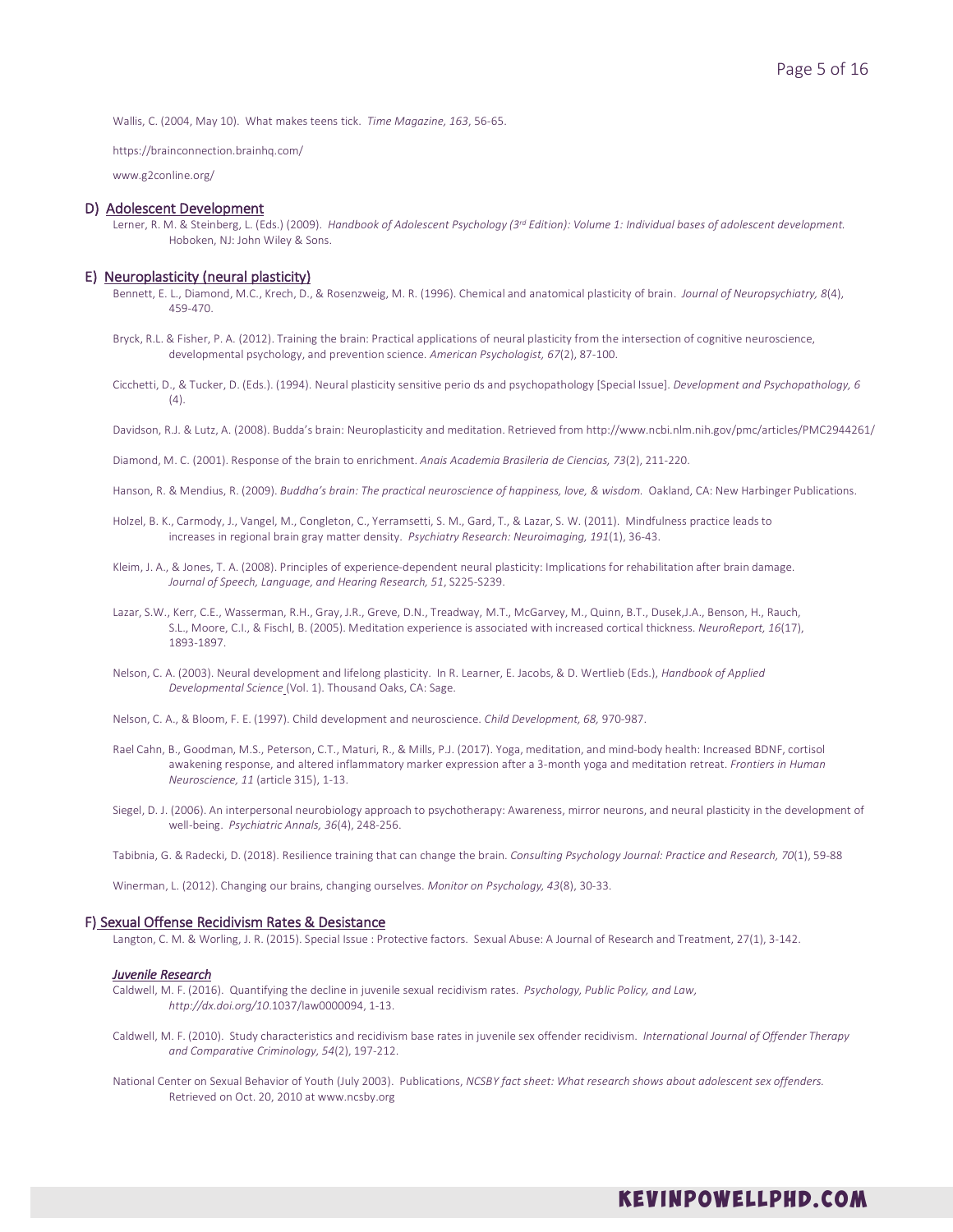Gerhold, C.K., Browne, K.D. & Beckett, R. (2007). Predicting recidivism in adolescent sexual offenders. *Aggression and Violent Behavior, 12*, 427-438

Langstrom, N. & Grann, M. (2000). Risk for criminal recidivism among young sex offenders*. Journal of Interpersonal Violence, 15*, 855-871.

- Reitzel, L. R. & Carbonell, J. L. (2006). The effectiveness of sexual offender treatment for juveniles as measured by recidivism: A meta-analysis. *Sex Abuse, 18*, 401-421.
- Worling, J.R. & Curwin, T. (2000). Adolescent sexual offender recidivism: Success of specialized treatment and implications for risk prediction. *Child Abuse and Neglect, 24,* 965-982.
- Worling, J. R., Litteljohn, A., & Bookalam, D. (2010). 20-year prospective follow-up study of specialized treatment for adolescents who offended sexually. *Behavioral Sciences and the Law, 28*, 46-57.

# *Adult Research*

- Hanson, R. K., Bourgon, G., Helmus, L., & Hodgson, S. (2009). The principles of effective correctional treatment also apply to sexual offenders: A metaanalysis. *Criminal Justice and Behavior,* 36(9), 865-891.
- Hanson, R. K., Harris, A. J. R., Helmus, L. & Thornton, D. (2014). High-risk sex offenders may not be high risk forever. *Journal of Interpersonal Violence, 29*(15), 2792-2813.
- Helmus, L., Hanson, R. K., Thornton, D., Babchishin, K. M., & Harris, A. J. R. (2012). Absolute recidivism rates predicted by static-99R and static-2002R sex offender risk assessment tools vary across samples: A meta-analysis. *Criminal Justice and Behavior,* 39(9), 1148-1171.
- Helmus, L., Thornton, D., Hanson, R. K., & Babchishin, K. M. (2012). Improving the predictive accuracy of static-99 and static 2002 with older sex offenders: Revised age weights. *Sexual Abuse: A Journal of Research and Treatment, 24*(1), 64-101.
- Schmucker, M. & Losel, F. (2015). The effects of sexual offender treatment on recidivism: An international meta-analysis of sound quality evaluations. *Journal of Experimental Criminology, 11*(4), 597-630.
- Schmucker, M. & Losel, F. (2017). Sexual offender treatment for reducing recidivism among convicted sex offenders: A systematic review and metaanalysis. *Campbell Systematic Reviews* 2017:8 DOI: 10:4073/csr.2017.8

# G) Sexual Offense Typologies

Leversee, T. (2017). Providing differential treatment and supervision to diverse population of adolescents who have engaged in sexually abusive behavior. In B. Schwartz (Ed.), *Sexually Abusive Behavior in Youth: A Handbook of Theory, Assessment, and Treatment (14:1-23).* Kingston, NJ: Civic Research Institute.

# Prevalence Rate for Delinquent Behaviors

- Caspi, A. & Moffitt, T.E. (1995). The continuity of maladapative behavior: From description to understanding in the study of antisocial behavior. In D. Cicchetti & D.J. Cohen (Eds.), *Developmental psychopathology: Vol. 2. Risk, disorder, and adaptation* (pp. 472-511). New York: Wiley.
- Farrington, D. P. (2007). Origins of violent behavior over the life span. In D. J. Flannery, A. T. Vazsonyi, & I. D. Waldman (Eds.), *The Cambridge handbook of violent behavior and aggression* (pp. 19–48). New York: Cambridge University Press.
- Hirschi, T. & Gottfredson, M. (1983). Age and the explanation of crime. *American Journal of Sociology, 89,* 552-583.
- Loeber, R., Menting, B., Lynam, D. R., Moffit, T. E., Stouthamer-Loeber, M., Stallings, R., Farrington, D.P., & Pardini, D. (2012). Findings from the Pittsburgh youth study: Cognitive impulsivity and intelligence as predictors of the age-crime curve. *Journal of the American Academy of Child & Adolescent Psychiatry, 51*(11), 1136-1149
- Moffitt, T.E. (1993). Adolescence-limited and life-course-persistent antisocial behavior: A developmental taxonomy. *Psychological Review, 100,* 674-701
- Moffitt, T.E. (2007). A review of research on the taxonomy of life-course persistent versus adolescence-limited antisocial behavior: In D. J. Flannery, A. T. Vazdonyi, & I. D. Walman (Eds.), *The Cambridge handbook of violent behavior and aggression* (pp.49-74). New York, NY: Cambridge University Press.
- Van Domburgh, L., Loeber, R., Bezemer, D., Stallings, R., Stouthamer-Loeber, M. (2009). Childhood predictors of desistance and level of persistence in offending in early onset offenders. *Journal of Abnormal Child Psychology, 37*, 967-980.
- Walters, G. D. (2011). The latent structure of life-course-persistent antisocial behavior: Is Moffit's developmental taxonomy a true taxonomy? *Journal of Consulting and Clinical Psychology, 79(*1), 96-105.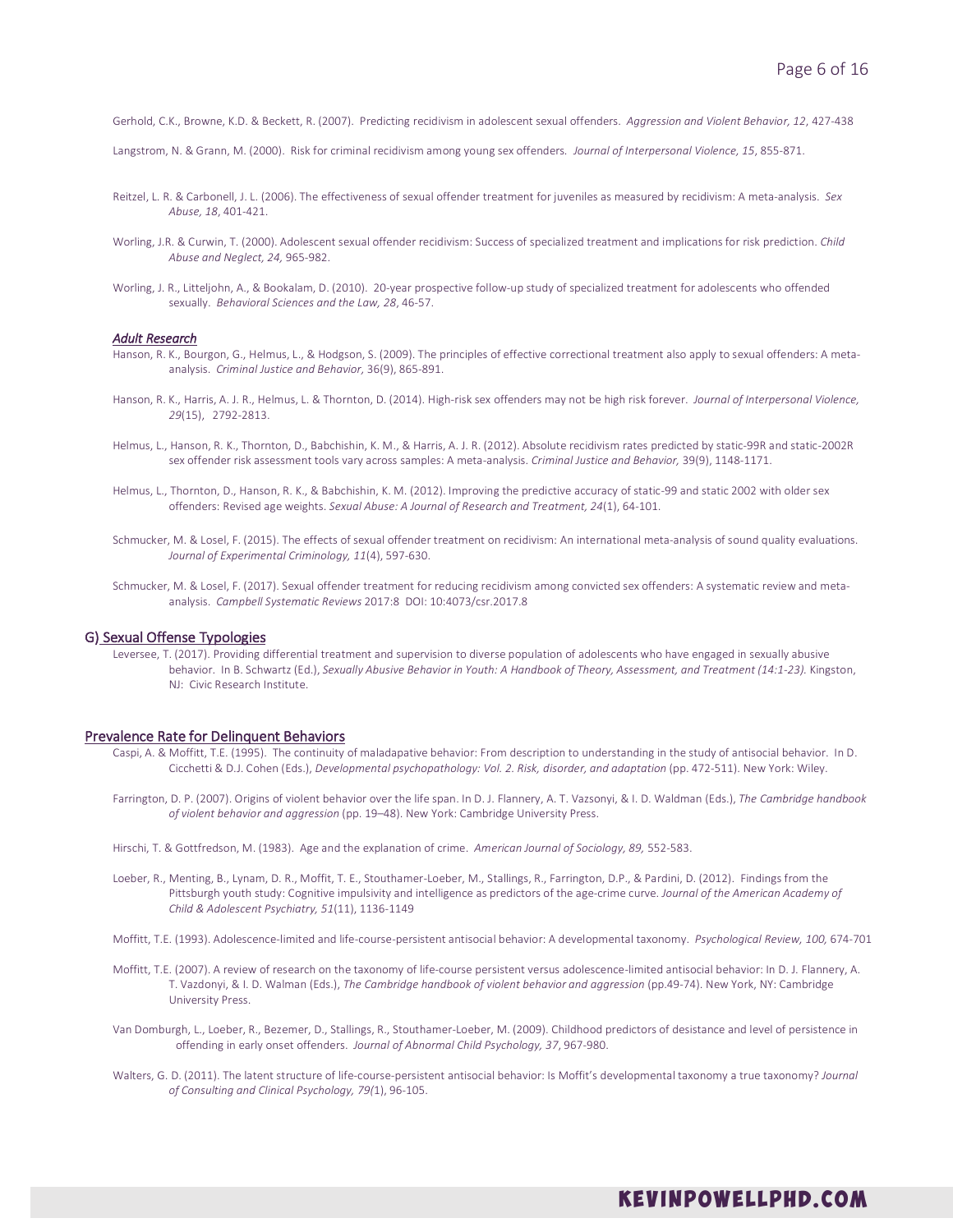# H) "Mimesis" (Mimicking/ Matching interpersonal style & affective range)

Minuchin, S. (1974). Families & Family Therapy. Cambridge, MA: Harvard University Press

# I) Meeting Basic Human Needs

Biglan, A., Flay, B.R., Embry, D.D., & Sandler, I.N. (2012). The critical role of nurturing environments for promoting human well-being. *American Psychologist, 67*(4), 257-271.

Maslow, A. H. (1970). *Motivation and personality* (2nd ed.). New York: Harper & Row.

Dunlap, L.L. (2004). *What all children need: Theory and Application* (2nd ed.). Lanham, MD: University Press of America.

#### J) Enhancing Positive Affect (Facial Feedback & Emotional Contagion)

- Dimberg, U., Thunberg, M., & Grunedal, S. (2002). Facial reactions to emotional stimuli: Automatically controlled emotional responses*. Cognition and Emotion, 16*(4), 449-471.
- Duclos, S.E., Laird, J.D., Schneider, E., Sexter, M., Stern, L., & Van Lighten, O. (1989). Emotion-specific effects of facial expressions and postures on emotional experience. *Journal of Personality and Social Psychology, 57,* 100-108.
- Fowler, J. H. & Christakis, N. A. (2008). Dynamic spread of happiness in a large social network: Longitudinal analysis over 20 years in the Framingham Heart Study. *BMJ, 337*:a2338
- Fredrickson, B.L. & Losada, M.F. (2005). Positive affect and the complex dynamics of human flourishing. *American Psychologist, 60*(7), 678-686
- Hatfield, E., Cacioppo, J.T., & Rapson, R.L. (1994). *Emotional Contagion: Studies in Emotion & Social Interaction.* New York: Cambridge University Press.
- Larsen, R. J., Kasimatis, M., & Frey, K. (1992). Facilitating the furrowed brow: An unobtrusive test of the facial feedback hypothesis applied to unpleasant affect. *Cognition and Emotion, 6,* 321-338.

McIntosh, D. N. (1996). Facial feedback hypothesis: Evidence, implications, and directions. *Motivation and Emotion, 20* (2), 121-147.

- Soussignan, R. (2002). Duchenne smile, emotional experience, and autonomic reactivity: A test of the facial feedback hypothesis*. Emotion, 2*, 52-74.
- Strack, F., Martin, L., & Stepper, S. (1988). Inhibiting and facilitating conditions of the human smile: A nonobtrusive test of the facial feedback hypothesis. *Journal of Personality and Social Psychology, 54*, 768-777.

# K) Resiliency & Protective Factors

- Affleck, G. and Tennen, H. (1996). Construing benefits from adversity: Adaptational significance and dispositional underpinnings. Journal of Personality, 64: 4, 899-922.
- Afifi, T. O. & MacMillan, H. L. (2011). Resilience following child maltreatment: A review of protective factors. *Canadian Journal of Psychiatry, 56*(5), 266-272.
- Beardslee, W. R. (1989). The role of self-understanding in resilient individuals: The development of a perspective. *American Journal of Orthopsychiatry, 59* (2), 266-278.
- Charney, D. (2004). Psychobiological mechanisms of resilience and vulnerability: Implications for successful adaptation to extreme stress. *American Journal of Psychiatry*, 161: 2, 195-216.
- Cooper, N. S., Feder, A., Southwick, S. M. and Charney, D. S. (2007). Resilience and vulnerability to trauma psychobiological mechanisms. In Romer, D. and Walker, E. F. (Eds.) *Adolescent psychopathology and the developing brain: Integrating brain and prevention science* (pp. 347-372). New York: Oxford University Press.
- Conte, H. R., Plutchik, R., Jung, B. B., Picard, S., Karasu, T. B. and Lotterman, A. (1990). Psychological mindedness as a predictor of psychotherapy outcome: A preliminary report. *Comprehensive Psychiatry*, 31:5, 426-431.
- Cryder, C. H., Kilmer, R.P., Tedeschi, R.G. and Calhoun, L.G. (2006). An exploratory study of posttraumatic growth in children following a natural disaster. *American Journal of Orthopsychiatry*, 76, 65-69.
- Gloria, C. T. & Steinhardt, M. A. (2014). Relationships among positive emotions, coping, resilience, and mental health. *Stress and Health, 32*, 145-156.
- Hamby, S., Grych, J., Banyard, V. (2017). Resilience portfolios and poly-strengths: Identifying protective factors associated with thriving after adversity. *Psychology of Violence*, http://dx.doi.org/10.1037/vio0000135, 1-12.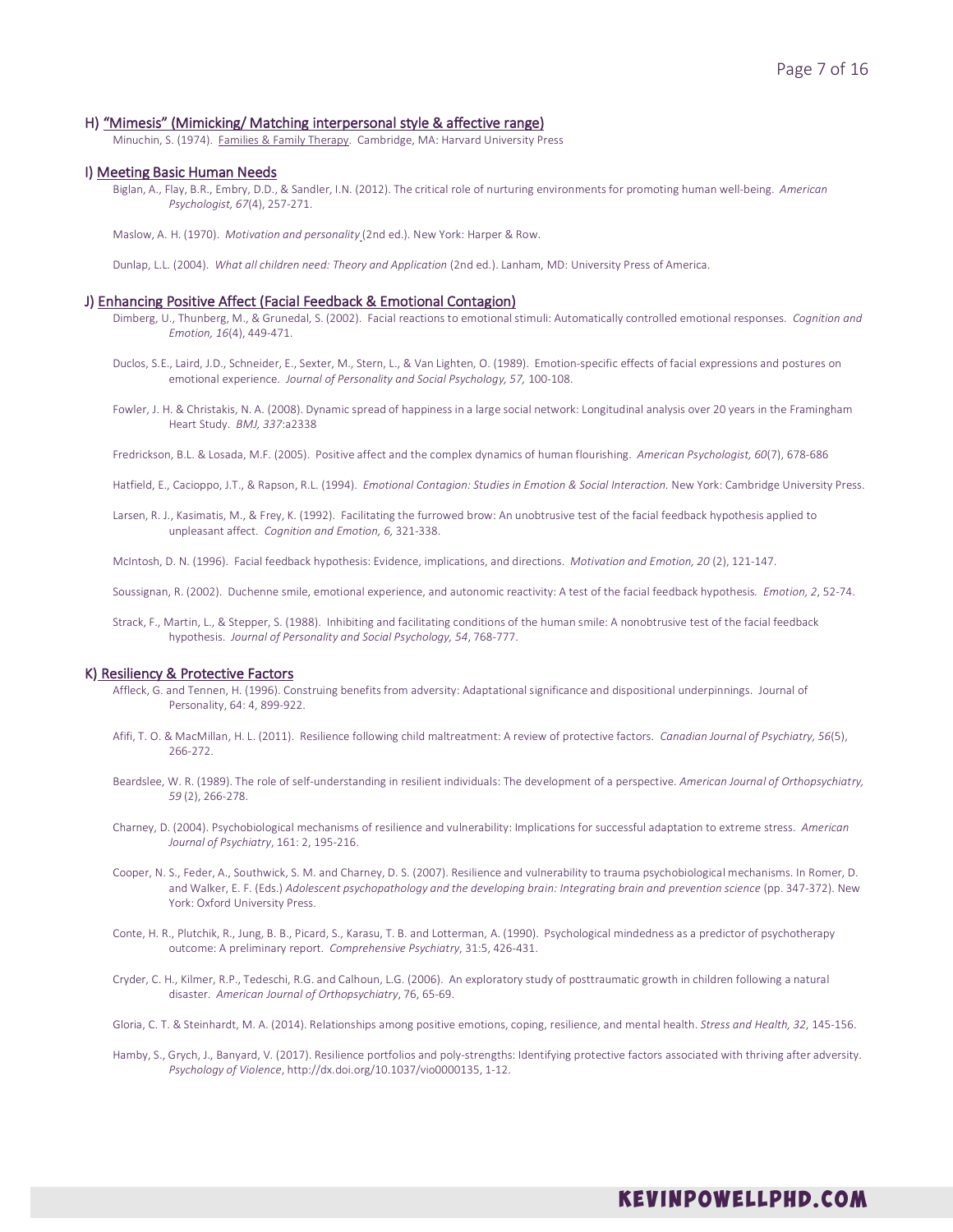- Herman, H., Stewart, D. E., Diaz-Granados, N., Berger, E. L., Jackson, B., Yuen, T. (2011). What is resilience? *Canadian Journal of Psychiatry, 56*(5), 258- 265.
- Karver, M. S., Handelsman, J. B., Fields, S. & Bickman, L. (2006). Meta-analysis of therapeutic relationship variables in youth and family therapy: The evidence for different relationship variables in child and adolescent treatment outcome literature. *Clinical Psychology Review, 26,* 50-65.

Langton, C. M. & Worling, J. R. (2015). Special Issue: Protective factors. Sexual Abuse: A Journal of Research and Treatment, 27(1), 3-142.

- Luthar, S.S. & Eisenberg, N. (Eds.) (2017). Special Section- Developmental research and translational science: Evidence-based interventions for at-risk youth and families. *Child Development, 88*(2), 333-677.
- Luthar, S.S. & Eisenberg, N. (2017). Resilient adaptation among at-risk children: Harnessing science toward maximizing salutary environments. *Child Development, 88*(2), 337-349.
- Masten, A. S. (2001). Ordinary magic: Resilience processes in development*. American Psychologist, 56*(3), 227-238.
- Masten, A. S. (2014). *Ordinary magic: Resilience in development.* New York: Guilford Press.
- Masten, A. S. & Coatsworth, J. D. (1998). The development of competence in favorable and unfavorable environments: Lessons from research on successful children*. American Psychologist, 53(*2), 205-220.
- Masten, A.S., Cutuli, J. J., Herbers, J. E, & Reed, M.G. J. (2009). Resilience in Development. In C.R. Snyder & S.J. Lopez (Eds.), *Oxford handbook of positive psychology* (2nd ed.) (pp. 117-131). New York: Oxford University Press.
- Masten, A. S. & Reed, M.G. J. (2002). Resilience in development. In C.R. Snyder & S.J. Lopez (Eds.), *The handbook of positive psychology* (pp. 74-88). New York: Oxford University Press.
- Miller, W. R., and Rollnick, S. (2002) (2nd edn.). *Motivational interviewing: Preparing people for change.* New York: Guilford Press
- Moore, M., Culpepper, S., Phan, K. L., Strauman, T. J., Dolcos, F., & Dolcos, S. (2018). Neurobehavioral mechanisms of resilience against emotional distress: An integrative brain-personality-symptom approach using structural equation modeling. *Personality Neuroscience, 1*(e8), 1-10. doi: 10.1017/pen.2018.11.
- Nyklicek, I, Majoor, D., and Schalken, P. (2010). Psychological mindedness and symptom reduction after psychotherapy in heterogeneous psychiatric sample. *Comprehensive Psychiatry,* 51, 492-496.
- Tedeschi, R. G. & Kilmer R. P. (2005). Assessing strengths, resilience, and growth to guide clinical interventions. *Professional Psychology: Research and Practice, 36* (3), 230-237.
- Walters, S. T., Clark, M. D., Gingerich, R. and Meltzer, M. L. (June, 2007). *Motivating offenders to change: A guide for probation and parole.* US Dept of Justice National Institute of Corrections.
- Weir, K. (2017). Maximizing children's resilience. *Monitor on Psychology, Sept*, 40-46.
- Worling, J. R. (2017). Protective + Risk Observations for Eliminating Sexual Offense Recidivism (PROFESOR) http://www.drjamesworling.com/profesor.html

www.apa.org/helpcenter/road-resilience.aspx

# L) Parenting Styles

Baumrind, D. (1978). Parental disciplinary patterns and social competence in children. *Youth and Society, 9*, 239-276.

- Gray, M. R., & Steinberg, L. (1999). Unpacking authoritative parenting: Reassessing a multidimensional construct. *Journal of Marriage and the Family, 61*, 574-587.
- Hillaker, B. D., Brophy-Herb, H. E., Villarruel, F. A., & Haas, B. E. (2008). The contributions of parenting to social competencies and positive values in middle school youth: Positive family communication, maintaining standards, and supportive family relationships. *Family Relations, 57*, 591-601.
- Steinberg, L. (2001). We know some things: Parent-adolescent relationships in retrospect and prospect. *Journal of Research on Adolescence, 11*(1), 1-19.

Steinberg, L., & Morris, A. S. (2001). Adolescent development. *Annual Review of Psychology, 52*, 83-110.

Takeuchi, M. M. & Takeuchi, A. S. (2008). Authoritarian versus authoritative parenting styles: Application of the cost equalization principle. *Marriage and Family Review, 44*(4), 489-510.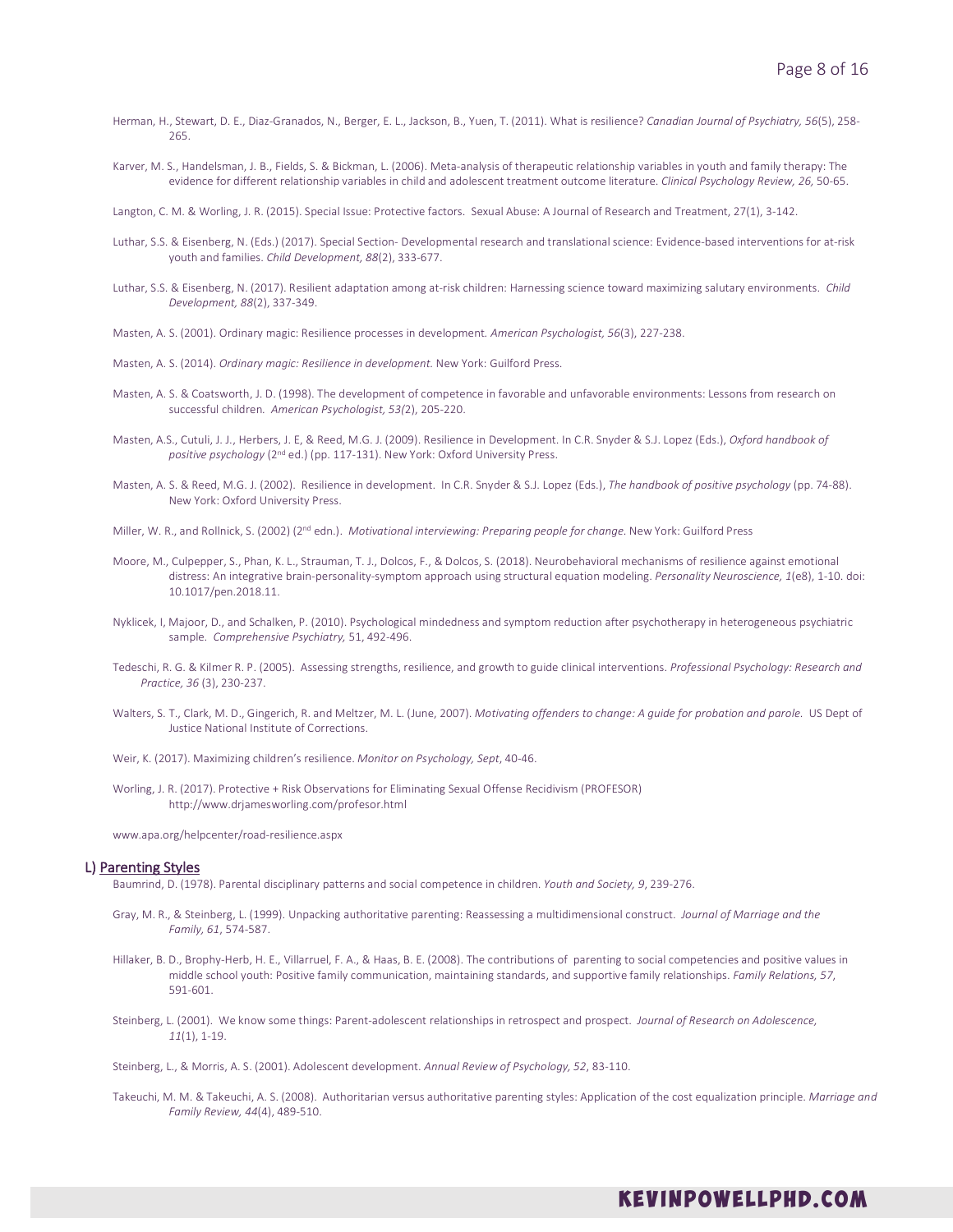#### M) Physical Exercise & Movement

- Ahn, S. & Fedewa, A. L. (2011). A meta-analysis of the relationship between children's physical activity and mental health. Journal of Pediatric Psychology, 36(4), 385-397.
- Andrews, J. P. & Andrews, G. J. (2003). Life in a secure unit: The rehabilitation of young people through the use of sport. *Social Science & Medicine, 56*, 531-550.
- Emerson, D. Sharma, R., Chaudhry, S. & Turner, J. (2009). Trauma-sensitive yoga: Principles, practice, and research. *International Journal of Yoga Therapy, 19*, 123-128.
- Keays, J. J. & Allison, K. R. (1995). The effects of regular moderate to vigorous physical activity on student outcomes: A review. *Canadian Journal of Public Health, 86* (1), 62-65.
- Otto, M. W. & Smits, J. A. J. (2011). *Exercise for mood and anxiety: Proven strategies for overcoming depression and enhancing well-being.* New York: Oxford University Press
- Vaynman, S. & Gomez Pinilla, F. (2005). License to run: Exercise impacts functional plasticity in the intact and injured central nervous system by using neurotrophins. *Neurorehabilitation and Neural Repair, 19,* 283-295.
- Weir, K. (2011). The exercise effect. *APA Monitor on Psychology, 42*(11), 48-52.

# N) Self-Esteem

- DuBois, D. L. and Flay, B. R. (2004). The healthy pursuit of self-esteem: Comment on an alternative to Crocker and Park (2004) formulation. *Psychological Bulletin*, 130: 3, 415-420.
- Haney P. and Durlak, J. A. (1998). Changing self-esteem in children and adolescents: A meta-analytic review. *Journal of Clinical Child Psychology*, 27: 4, 423-433.
- Masten, A. S. and Coatsworth, J. D. (1998). The development of competence in favorable and unfavorable environments: Lessons from research on successful children. *American Psychologist,* 53: 2, 205-220.
- Swann, W. B., Chang-Schneider, C. and McClarty, K. L. (2007). Do people's self-views matter? Self-concepts and self-esteem in everyday life. *American Psychologist*, 62: 2, 84-94.

# O) Eustress (good stress)

Selye, H. (1987). Stress without Distress. London: Transworld.

Selye, H. (1979). The stress concept and some of its implications. In V. Hamilton & D. M. Warburton (Eds.), Human stress and cognition: An information processing approach (pp. 11-32). New York: Wiley.

## P) Emotional Intelligence

Goleman, D. (1995a). *Emotional intelligence*. New York: Bantam Books.

- Mayer, J.D. & Salovey, P. (1997). What is emotional intelligence? In P. Salovey & D. Sluyter (Eds). *Emotional Development and Emotional Intelligence: Implications for Educators* (pp. 3-31). New York: Basic Books.
- Mayer, J.D., Salovey, P., & Caruso, D.R. (2000). Models of emotional intelligence. In R. J. Sternberg (Ed.). *Handbook of Human Intelligence* (2nd ed), pp. 396-420. New York: Cambridge.

# Q) Group Therapy

Yalom, I. D. & Leszcz, M. (2008). The theory and practice of group psychotherapy (5<sup>th</sup> ed.). New York: Basic Books

#### R) Deviancy Training

Dishion, T.J. & Dodge, K. A. (2005). Peer contagion in interventions for children and adolescents: Moving towards an understanding of the ecology and dynamics of change. *Journal of Abnormal Child Psychology, 33*(3), 395-400.

Dishion, T. J., McCord, J., & Poulin, F. (1999). When interventions harm: Peer groups and problem behaviors. *American Psychologist, 54*(9), 755-764.

- Dodge, K. A., & Dishion, T. J., & Lansford, J. E. (2006). Deviant peer influences in intervention and public policy for youth. *Social Policy Report, XX*(1), 3- 19.
- Gifford-Smith, M., Dodge,K. A., Dishion, T. J. & McCord, J. (2005). Peer influence in children and adolescents: Crossing the bridge from developmental to intervention science. *Journal of Abnormal Child Psychology, 33*(3), 255-265.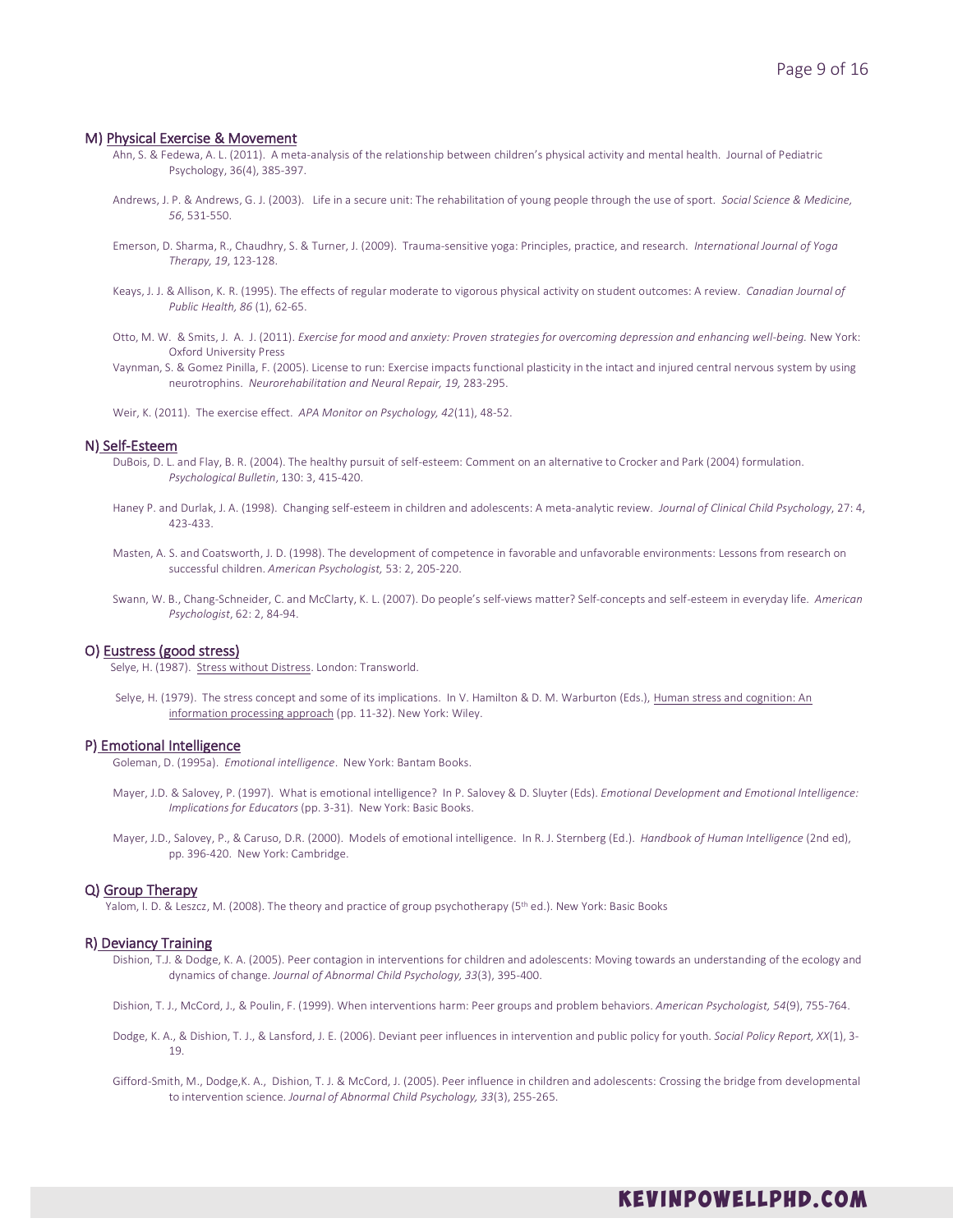Gottfredson, D. C. (2010). Deviancy training: Understanding how preventive interventions harm. *Journal of Experimental Criminology, 6*, 229-243.

Leve, L. D. & Chamberlain, P. (2005). Association with delinquent peers: Intervention effects for youth in the juvenile justice system. *Journal of Abnormal Child Psychology, 33*(3), 339-347.

McCord, J. (2003). Cures that harm: Unanticipated outcomes of crime prevention programs. *The Annals of the American Academy, 587*, 16-30.

- Poulin, F, Dishion, T.J., & Burraston, B. (2001). 3-year iatrogenic effects associated with aggregated high-risk adolescents in cognitive-behavioral preventive interventions. *Applied Developmental Science, 5*(4), 214-224.
- Rhule, D. M. (2005). Take care to do no harm: Harmful interventions for youth problem behavior. *Professional Psychology: Research and Practice, 36*, 618-625.

# S) Evidenced-Based Practice Movement

Arkowitz, H., & Lilienfeld, S. O. (2006). Psychotherapy on trial. *Scientific American Mind*, 2, 42-49.

Bonta, J. & Andrews, D. A. (2017). *The psychology of criminal conduct* (6th ed.). New York: Routledge

Barkham, M. & Mellor-Clark, J. (2003). Bridging evidence-based practice and practice-based evidence: Developing a rigorous and relevant knowledge for the psychological therapies. *Clinical Psychology and Psychotherapy, 10*, 319-327.

Castonguay, L. G. & Beutler, L. E. (Eds.) (2006). *Principles of therapeutic change that work.* New York: Oxford University Press.

- Clay, R. (2010). More than one way to measure: Randomized clinical trials have their place, but critics argue that researchers would get better results if they also embraced other methodologies. *Monitor on Psychology*, 41: 8, 52-55.
- Dattilio, F. M. Edwards, D. J. A. & Fishman, D. B. (2010). Case studies within a mixed methods paradigm: Toward a resolution of the alienation between researcher and practitioner in psychotherapy research. *Psychotherapy Theory, Research, Practice, Training,* 47(4), 427-441.
- Division 29 Task Force (2001). Empirically supported therapy relationships: Conclusions & recommendations of the Division 29 task force. *Psychotherapy, 38*(4), 495-497.
- Duncan, B. L, Miller, S. D., Wampold, B. E., & Hubble, M. A. (Eds.), (2010). *The heart & soul of change: Delivering what works in therapy (2nd ed.).* Washington, DC: American Psychological Association.
- Gannon, T.A., & Ward, T. (2014). Where has all the psychology gone? A critical review of evidence-based psychological practice in correctional settings. *Aggression and Violent Behavior, 19*, 435-446.
- Hall, J. C. (2008). A practitioner's application and deconstruction of evidence-based practice. *Family in Society: The Journal of Contemporary Social Services*, 89: 3, 385-393.
- Hubble, M. A., Duncan, B. L., & Miller, S. D. (Eds.), (1999). *The heart & soul of change: What works in therapy.* Washington, DC: American Psychological Association.
- Kim, D-M, Wampold, B.E., & Bolt, D. M. (2006). Therapist effects in psychotherapy: A random-effects modeling of the National Institute of Mental Health Treatment of Depression Collaborative Research Program data. *Psychotherapy Research, 16*(2), 161-172.
- Kopta, S. M., Lueger, R. J., Saunders, S. M. and Howard, K. I. (1999). Individual psychotherapy outcome and process research: Challenges leading to greater turmoil or a positive transition? *Annual Review of Psychology*, 50, 441-469.
- Latessa, E.J. (2004). State of Crime and Justice in Ohio. *From theory into practice: What works in reducing recidivism.* Columbus, OH: Office of Criminal Justice Services.
- Lilienfeld, S. O. (2007). Psychological treatments that cause harm. *Perspectives on Psychological Science, 2* (1), 53-70.
- Luborsky, L., Diguer, L., Seligman, D.A., Rosenthal, R., Krause, E.D., Johnson, S., Halperin, G., Bishop, M. Berman, J. S., & Schweitzer, E (1999). The researchers own therapy alligiances: A "wild card" in comparisons of treatment efficacy. *Clinical Psychology: Science and Practice, 6,* 95- 106.
- Marshall, W. L. & Marshall, L. E. (2007). The utility of the random controlled trial for evaluating sexual offender treatment: The gold standard or an inappropriate strategy? *Sexual Abuse: A Journal of Research and treatment, 19*, 175-191.

McGuire, J (Ed.) (1995). *What works: Reducing reoffending guidelines from research & practice.* Chichester: John Wiley & Sons.

Messer, S. B. (2001). Empirically supported treatments: What's a nonbehaviorist to do? In Slife, B.D., Williams, R. N. and Barlow, S. H. (Eds.), *Critical issues in psychotherapy: Translating new ideas into practice* (pp. 3-19). Thousand Oaks, CA: Sage.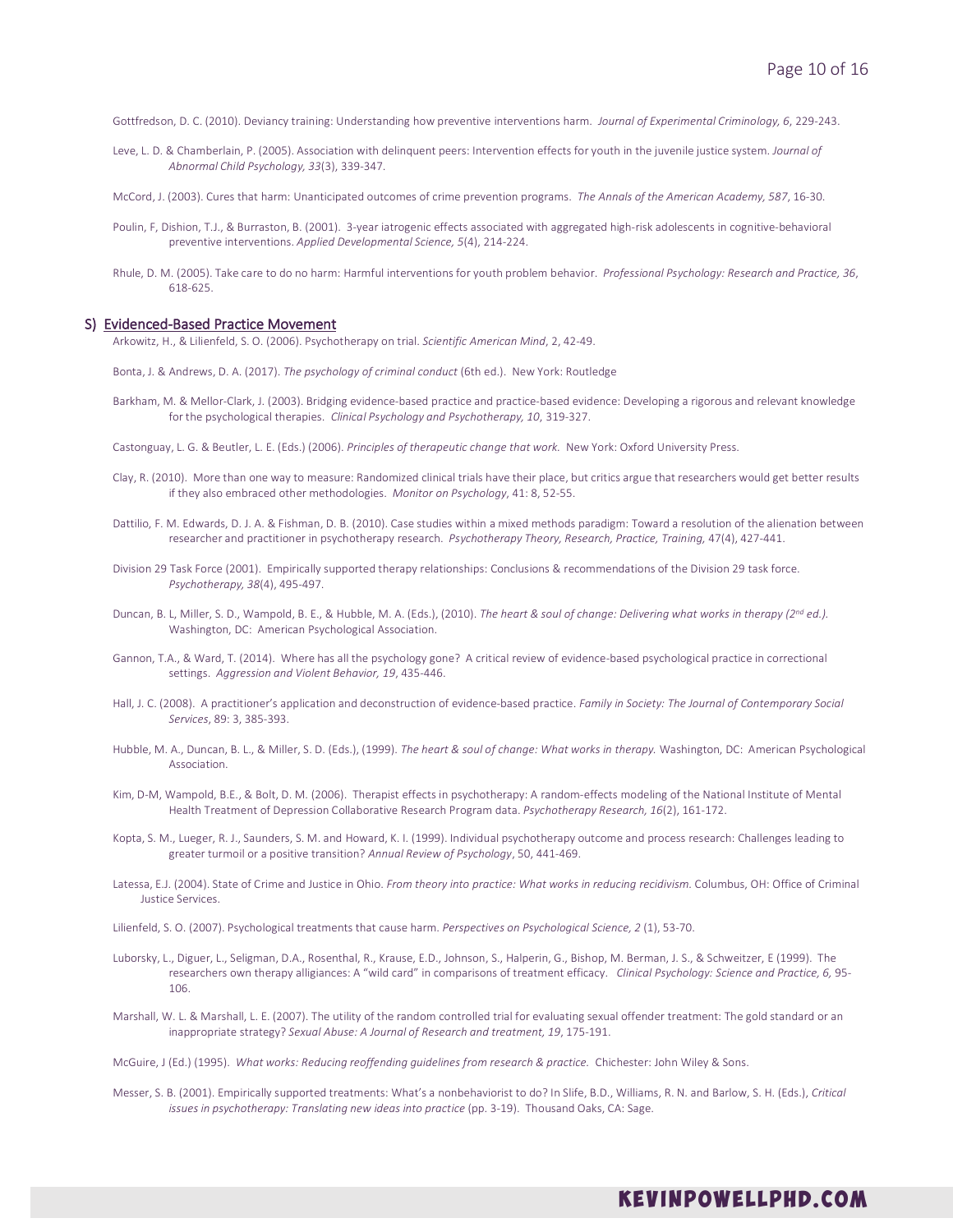Messer, S. B. & Wampold, B. E. (2002). Let's face facts: Common factors are more potent than specific therapy ingredients. *Clinical Psychology: Science and Practice, 9,* 21-25.

Myers, D.G. (2004). *Psychology* (7<sup>th</sup> ed). New York: Worth Publishers.

Nathan P.E., & Gorman, J.M. (Eds.) (2007). *A guide to treatments that work* (3rd ed.). New York: Oxford University Press.

- Norcross, J. C., Beutler, L.E., & Levant R.F. (Eds.) (2006*). Evidenced-based practices in mental health: Debate and dialogue on fundamental questions.*  Washington, DC: American Psychological Association.
- Norcross, J. C. & Lambert, M. J. (2011). Evidence-based therapy relationships. In J.C. Norcross (Ed.), *Psychotherapy relationships that work: Evidencebased responsiveness* (2nd Ed.) pp. 3-21. New York: Oxford University Press.
- Norcross, J. C. & Wampold, B. E. (2011). Evidence-based therapy relationships: Research conclusions and clinical practices. *Psychotherapy, 48*(1), 98- 102.
- Owen, J. & Hilsenroth, M. J. (2014). Treatment adherence: The importance of therapist flexibility in relation to therapy outcomes. *Journal of Counseling Psychology, 61*(2), 280-288.
- Seligman, M.E.P. (1995). The effectiveness of psychotherapy: The Consumer Reports Study. *American Psychologist, 50* (12), 965-974.
- Shedler, J. (2017). Blog- Selling bad therapy to trauma victims: Patients and therapists should ignore new guidelines for treating trauma. *Psychologically Minded*, blog posted Nov 19, https://www.psychologytoday.com/blog/psychologically-minded/201711/selling-bad-therapytrauma-victims
- Truijens, F., Zuhlke-van Hulzen, & Vanheule, S. (2018). To manualize, or not to manualize: Is that still the question? A systematic review of empirical evidence for manual superiority in psychological treatment. *Journal of Clinical Psychology*, 1-15. https://doi.org/10.1002/jclp.22712

Wampold, B. E. & Imel, Z. E. (2015). The great psychotherapy debate: The evidence for what makes psychotherapy work. New York, NY: Routledge.

- Ward, T., Gannon, T. & Yates, P. (2008). The treatment of offenders: Current practice and new developments with an emphasis on sex offenders*. International Review of Victimology, 15,* 179-204.
- Westen, D., Novotny, C. M., Thompson-Brenner, H. (2004). The empirical status of empirically supported psychotherapies: Assumptions, findings, and reporting in controlled clinical trials. *Psychological Bulletin, 130* (4), 631-663.
- Willis, G., Gannon, T., Yates, P., Collie, R., & Ward, T. (2011, Winter). In style or evolving through research? Misperceptions about the Good Lives Model. *Association for the Treatment of Sexual Abusers Forum, XXIII*, (1).

# T) Researcher Allegiance Effects

- Budge, S., Baardseth, T. P. Baardseth, Wampold, B. E., & Fluckiger, C. (2010). Researcher allegiance and supportive therapy: Pernicious affects on results of random clinical trials. *European Journal of Psychotherapy and Counselling, 12*(1), 23-39.
- Leykin, Y. & DeRubeis, R. J. (2009). Allegiance in psychotherapy outcome research: Separating association from bias. *Clinical Psychology: Science and Practice, 16*(1), 54-65.
- Luborsky, L., Diguer, L., Seligman, D.A., Rosenthal, R., Krause, E.D., Johnson, S., Halperin, G., Bishop, M. Berman, J. S., & Schweitzer, E (1999). The researchers own therapy alligiances: A "wild card" in comparisons of treatment efficacy. *Clinical Psychology: Science and Practice, 6,* 95- 106.
- Miller, S., Wampold, B. & Varhely, K. (2008). Direct comparisons of treatment modalities for youth disorders: A meta-analysis. *Psychotherapy Research, 18*(1), 5-14.
- Munder, T., Brutsch, O. Leonhart, R., Gerger, H. & Barth, J. (2013). Researcher allegiance in psychotherapy outcome research: An overview of reviews. *Clinical Psychology Review, 33*, 501-511.

# U) Solution-Focused Therapy

www.sfbta.org

Berg, I. K. & Steiner, T. (2003). *Children's solution work*. New York: W. W. Norton.

De Shazer, S. (1994). *Words were originally magic*. New York: W. W. Norton.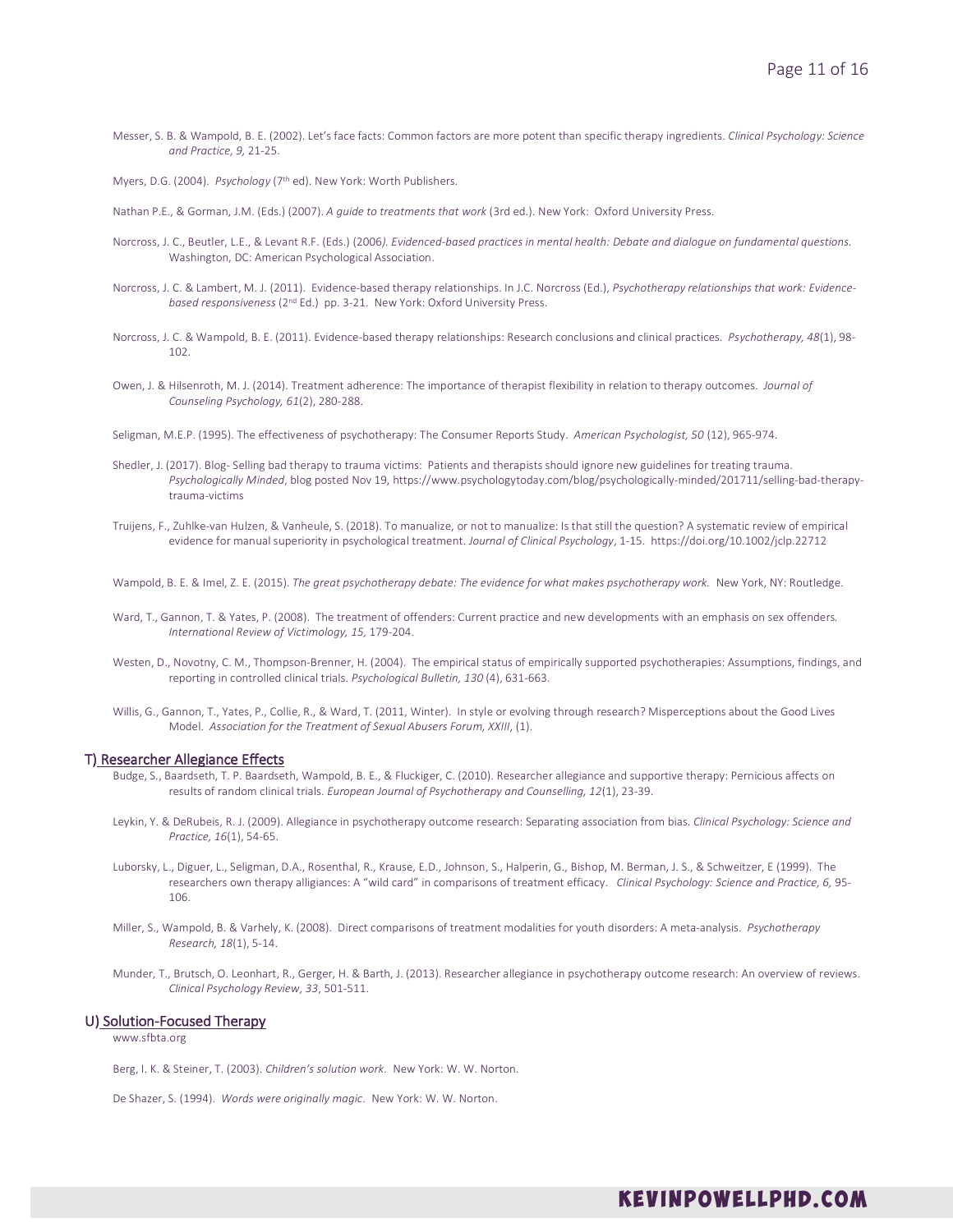De Shazer, S., Berg, I. K., Lipchik, E., Nunnally, E., Molnar, A., Gingerich, W., Weiner-Davis, M (1986). Brief therapy: Focused solution development. *Family Process, 25*, 207-222.

Lethem, J. (2002). Brief solution focused therapy. *Child and Adolescent Mental Health, 7*(4), 189-192.

# V) Healthy Sexuality

- Brown, S. & Tavener, W. (2002). *Streetwise to sex-wise: Sexuality education for high-risk youth* (2nd ed.). Morristown, NJ: Planned Parenthood of Greater Northern New Jersey.
- Herbenick, D., Reece, M., Schick, V., Sanders, S. A., Dodge, B., & Fortenberry, J. D. (2010). Sexual behavior in the United States: Results from a national probability sample of men and women ages 14-94. *The Journal of Sexual Medicine, 7*(suppl. 5), 255-265.
- Ryan, G. (2010). Sexually abusive youth: Defining the problem and the population. In G. Ryan, T. Leversee, & S. Lane (Eds.), *Juvenile Sexual Offending: Causes, Consequences, and Correction, 3rd edition* (pp. 3-8). Hoboken, NJ: John Wiley & Sons.

http://www.who.int/reproductivehealth/topics/sexual\_health/sh\_definitions/en/

http://www.nsvrc.org/sites/default/files/saam\_2015\_what-is-healthy-sexuality-and-consent.pdf

# W) Functional Behavior Assessment

Cooper, J. O., Heron, T. E., & Heward, W. L. (2007). Functional Behavior Assessment (pp.500-524). *Applied Behavior Analysis (2nd Ed.).* Columbus, OH: Pearson Merrill Prentice Hall.

Iwata, B. A. & Worsdell, A. S. (2005). Implications of functional analysis methodology for the design of intervention programs. *Exceptionality, 13*(1), 25- 34.

#### X) RNR (Risk-Needs-Responsivity) Model

Andrews, D. A., & Bonta, J. (2010). *The psychology of criminal conduct* (5th ed.). New Providence, NJ: Matthew Bender & Company, Inc.

Andrews, D. A., Bonta, J & Wormith J. S. (2011). The Risk-Need-Responsivity (RNR) Model: Does Adding the Good Lives Model Contribute to Effective Crime Prevention? *Criminal Justice and Behavior, 38*(7), 735-755.

Bonta, J. & Andrews, D. A. (2017). *The psychology of criminal conduct* (6th ed.). New York: Routledge.

# Y) Good Lives Model

- Collie, R., Ward, T., Ayland, L., & West, B. (2007). The Good Lives Model of Rehabilitation: Reducing Risks and Promoting Strengths with Adolescent Sexual Offenders. In Calder, M.C. (Ed.), *Working with children and young people who sexually abuse: Taking the field forward* (pp. 53-64). Dorset, UK: Russell House.
- Ward, T. & Marshall, W. L. (2004). Good lives, aetiology and the rehabilitation of sex offenders: A bridging theory*. Journal of Sexual Aggression, 10* (2), 153-169.
- Ward, T. & Stewart, C. A. (2003). The treatment of sex offenders: Risk management and good lives. *Professional Psychology: Research and Practice, 34*  (4), 353-360.
- Wilson, R. J. & Yates, P. M. (2009). Effective interventions and the Good Lives Model: Maximizing treatment gains for sexual offenders. Aggression and Violent Behavior, 14, 157-161.

## Z) Positive Psychology

Linley P. A. and Joseph, S. (Eds.). (2004). *Positive psychology in practice.* Hoboken, NJ: Wiley.

- Seligman, M. E. P. (1999). The president's address. *American Psychologist*, 54: 8, 559-562.
- Seligman, M. E. P. and Csikszentmihalyi, M. (2000). Positive psychology: An introduction. *American Psychologist*, 55: 1, 5-14.
- Seligman, M. E. P., Steen, T. A., Park, N. and Peterson, C. (2005). Positive psychology progress: Empirical validation of interventions. *American Psychologist*, 60: 5, 410-421.

Snyder, C. R. & Lopez, S. J. (Eds.) (2009). *Oxford handbook of positive psychology*. Oxford: Oxford University Press.

www.authentichappiness.org

# aa) Developmental Assets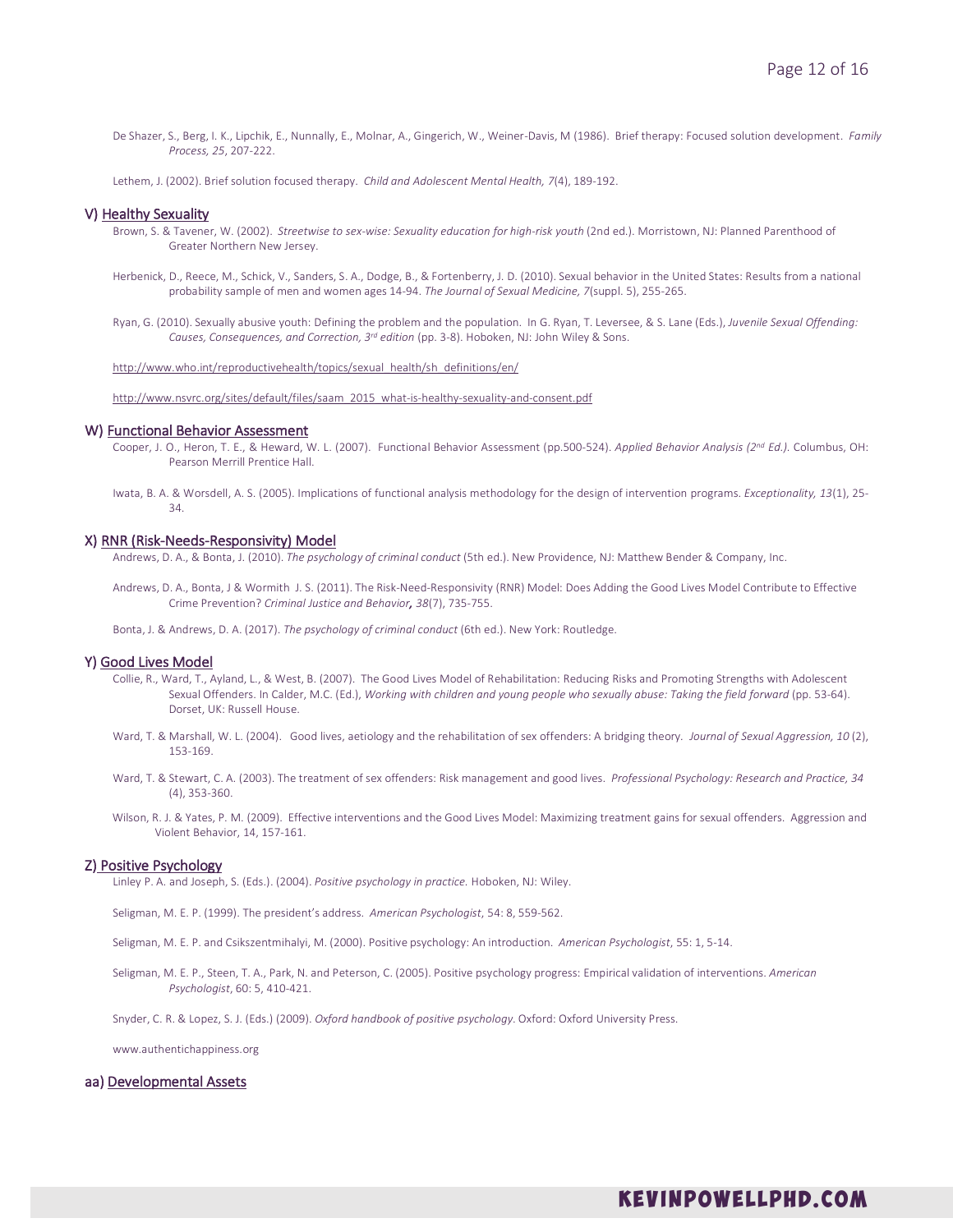- Benson, P. L. (1997). Developmental assets: Forty building blocks of human development. In *All kids are our kids: What communities must do to raise caring and responsible children and adolescents* (pp. 42-46). San Francisco: Jossey-Bass.
- Benson, P. L. (2006). All kids are our kids: What communities must do to raise caring and responsible children and adolescents (2<sup>nd</sup> Ed). San Francisco: Jossey-Bass.

Benson, P. L., Galbraith, J., & Espeland, P. (1995). *What kids need to succeed*. Minneapolis, MN: Free Spirit.

Roehlkepartain, J. L., & Leffert, N. (2000). *What young children need to succeed: Working together to build assets from birth to age 11.* Minneapolis, MN: Free Spirit.

Search Institute (1997). *The asset approach: Giving kids what they need to succeed* [Brochure]. Minneapolis, MN: Search Institute.

Search Institute: www.search-institute.org 40 Developmental Assets

#### bb) Basic Helping & Interviewing Skills

Egan, G. (1998). *The skilled helper: A problem-management approach to helping* (6th ed.). Pacific Grove, CA: Brooks/Cole.

Egan, G. (2006). *Essentials of skilled helping: Managing problems, developing opportunities.* Belmont, CA: Thomson Wadsworth.

Cormier, W. H. & Cormier, L. S. (1998). *Interviewing strategies for helpers: Fundamental skills and cognitive behavioral interventions* (4th ed.). Pacific Grove, CA: Brooks/Cole.

Cormier, S., Nurius, P.S., & Osborn, C.J. (2013). *Interviewing and change strategies for helpers* (7th ed.) Belmont, CA: Brooks/Cole.

Miller, W. R., & Rollnick, S. (2002). *Motivational interviewing: Preparing people for change (2nd ed.)*. New York: Guilford Press.

# cc) Multiple Intelligence

Gardner, H. (1993). Multiple intelligence: The theory in practice. New York: BasicBooks.

Gardner, H. (1999). Intelligence reframed: Multiple intelligence for the 21st century. New York: BasicBooks.

Kornhaber, M., Fierros, E., & Veenema, S. (2004). Multiple Intelligences: Best ideas from research and practice. Boston: Pearson/ Allyn & Bacon.

Weber, E. (2005). MI strategies in the classroom and beyond: Using roundtable learning. Boston: Pearson/Allyn & Bacon.

## dd) Holistic (Biopsychosocial & Ecological Model)

Bronfenbrenner, U. (1979). *The ecology of human development*. Cambridge, MA: Harvard University Press.

- Bronfenbrenner, U. (1989). *Ecological systems theory.* In R. Vasta (Ed.), Six theories of child development: Revised formulations and current issues (pp.185-246). Greenwich, CT: JAI.
- Bronfenbrenner, U. (2001). The bioecological theory of human development. In N. J. Smelser & P.B. Baltes (Eds.), *International encyclopedia of the social and behavioral sciences* (Vol. 10, pp. 6963-6970). New York: Elsevier.
- Bronfenbrenner, U., & Ceci, S. J. (1994). Nature-nurture reconceptualized in developmental perspective: A bioecological model. *Psychological Review, 101,* 568-586.
- Dodge, K. A., & Pettit, G. S. (2003). A biopsychosocial model of the development of chronic conduct problems in adolescence. *Developmental Psychology, 39* (2), 349-371.

Engel, G. L. (1980). The clinical application of the biopsychosocial model. *American Journal of Psychiatry, 137,* 535-544.

Leversee, T. & Powell, K. M. (2017). Beyond risk management to a more holistic model for treating adolescents who have engaged in sexually abusive behavior. In B. Schwartz (Ed.), *Sexually Abusive Behavior in Youth: A Handbook of Theory, Assessment, and Treatment (20:1-37).* Kingston, NJ: Civic Research Institute.

## ee) Respectful Language/ Being Sensitive to Labels

American Psychological Association (2010). Publication manual of the American Psychological Association (6th ed.), pp. 72. Washington, DC: APA.

- Willis, G. M. (2018). Why call someone by what we don't want them to be? The ethics of labeling in forensic/correctional psychology. *Psychology, Crime, & Law,* 1-17.
- Willis, G. M. & Letourneau, E. J. (2018). Promoting accurate and respectful language to describe individuals and groups. Sexual Abuse, 30(5), 480-483.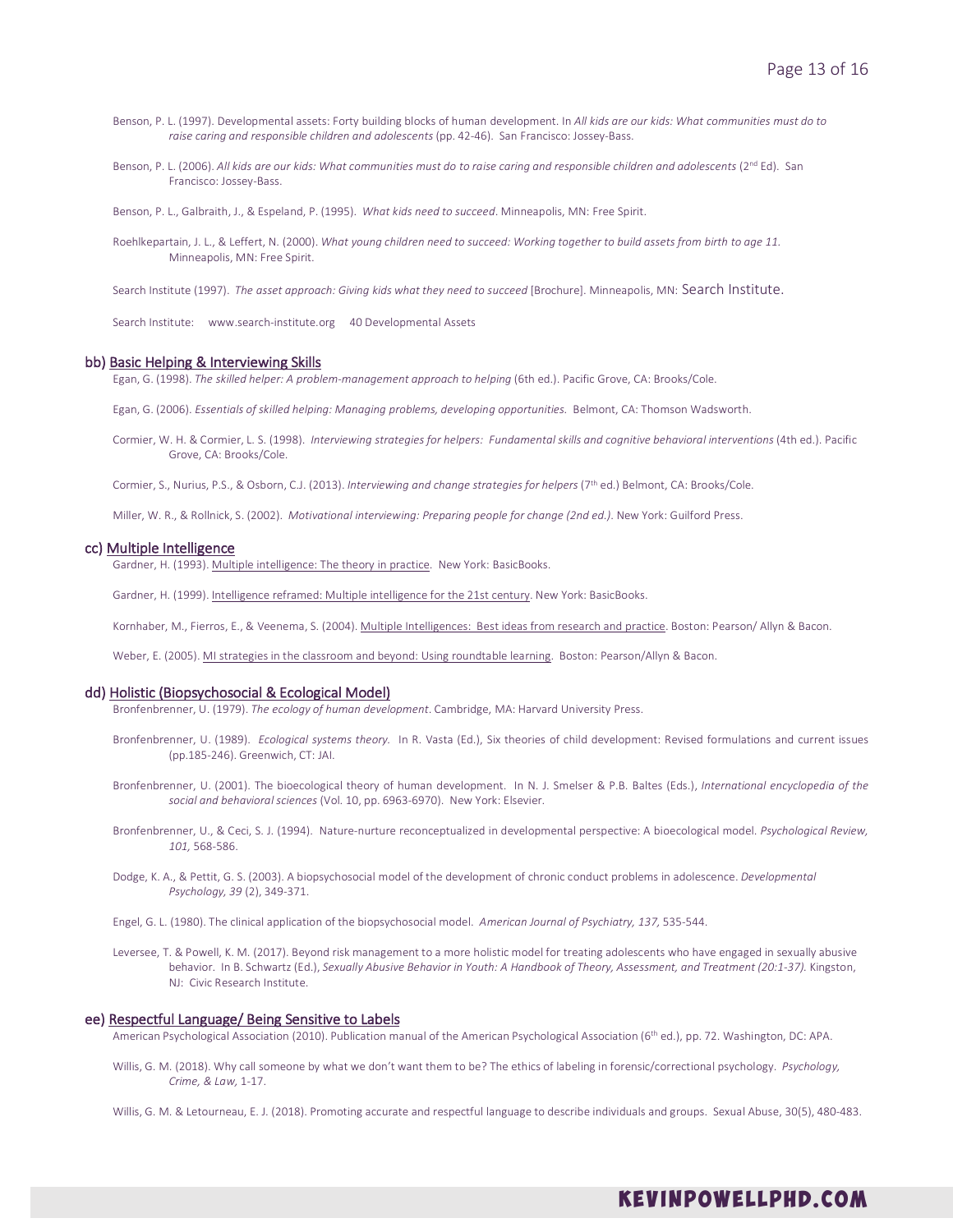#### ff) Adverse Childhood Experiences (ACE-Responsive) Info

Anda, R. F. & Felitti, V. J. (2003). Origins and essense of the study. *ACE Reporter, 1*(1), 1-4.

- Arata, C. (2002). Child sexual abuse and sexual revictimization. *Clinical Psychology: Science and Practice, 9*, 135-164.
- Baglivio, M. T., Epps, N., Swartz, K., Sayedul Huq, M., Sheer, A., & Hardt, N. S. (2014). The prevalence of adverse childhood experiences (ACE) in the lives of juvenile offenders. *OJJDP Journal of Juvenile Justice, 3*(2), 1-18.
- Baranowsky, A. B., Gentry, J. E., & Schultz, D. F. (2005). *Trauma practice: Tools for stabilization and recovery.* Cambridge, MA: Hogrefe & Huber Publishers.
- Bloom, S. L. & Farragher, B. (2013). *Restoring Sanctuary: A new operating system for trauma-informed systems of care.* New York: Oxford University Press.
- Clancy, S. A. (2009). *The trauma myth: The truth about the sexual abuse of children- and its aftermath.* New York: Basic Books.
- Cohen, J. A., Mannarino, A. P., & Deblinger, E. (2006). *Treating trauma and traumatic grief in children and adolescents.* New York: The Guilford Press.
- Creeden, K.J. (2006). Trauma and Neurobiology: Considerations for the Treatment of Sexual Behavior Problems in Children and Adolescents. In Longo, R.E. & Prescott, D.S. (Eds.) *Current perspectives: Working with sexually aggressive youth and youth with sexual behavior problems* (pp. 395- 418)*.* Holyoke, MA: NEARI Press
- Gralton, E., Muchatuta, A., Morey-Canellas, J., Lopez, C. D. (2008). Developmental traumatology: Its relevance to forensic adolescent settings. *The British Journal of Forensic Practice, 10*(2), 33-39.
- Hindman, J. (1989). *Just Before Dawn: From the shadows of tradition to new reflections in trauma assessment and treatment of sexual victimization*. Boise, ID: AlexAndria Associates.
- Hindman, J. (1987). *Step by Step: Sixteen Steps Toward Legally Sound Sexual Abuse Investigations.* Boise, ID: AlexAndria Associates.
- Jespersen, A.F., Lalumiere, M. L., Seto, M. C. (2009). Sexual abuse history among adult sex offenders and non-sex offenders: A meta-analysis. *Child Abuse & Neglect, 33*, 179-192.
- Levenson, J. S. (2013). Incorporating trauma-informed care into evidence-based sex offender treatment. *Journal of Sexual Aggression,*  http://dx.doi.org/10.1080/13552600.2013.861523.
- Levenson, J. S., Willis, G. M. & Prescott, D. S. (2015). Adverse childhood experiences in the lives of female sex offenders: *Sexual Abuse: A Journal of Research and Treatment*, *27*(3), 258-283. doi:10.1177/1079063214544332.
- Levenson, J. S., Willis, G. M. & Prescott, D. S. (2016). Adverse childhood experiences in the lives of male sex offenders: Implications for traumainformed care. *Sexual Abuse: A Journal of Research and Treatment*, *28*(4), 340-359. doi:10.1177/1079063214535819.
- Ogden, P., Minton, K. & Pain, C. (2006). *Trauma and the body: A sensorimotor approach to psychotherapy*. New York: W.W. Norton.
- Otto, M. W. & Smits, J. A. J. (2011). *Exercise for mood and anxiety: Proven strategies for overcoming depression and enhancing well-being.* New York: Oxford University Press
- Pennebaker, J. W. (1997). Writing about emotional experiences as a therapeutic process. *Psychological Science, 8* (3), 162-166.
- Perry, B. (2006). Applying principles of neurodevelopment to clinical work with maltreated and traumatized children: The neurosequential model of therapeutics. In N. Boyd Webb (Ed.), *Working with Traumatized Youth in Child Welfare* (pp. 27-52). New York: The Guilford Press.
- Reavis, J. Looman, J., Franco, K. & Rojas, B. (2013). Adverse childhood experiences and adult criminality: How long must we live before we possess our own lives? *The Permanente Journal, 17*, 44-48.
- Sloan, D. M. (2004). A closer examination of the structured written disclosure procedure. *Journal of Consulting and Clinical Psychology, 72*, 165-175.

Trauma-Focused Cognitive-Behavioral Therapy (TF-CBT) website- http://tfcbt.musc.edu/

- Walsh, K., Blaustein, M., Knight, W. G., Spinazzola, J., van der Kolk, B. A. (2007). Resiliency factors in the relation between childhood sexual abuse and adulthood sexual assault in college-age women*. Journal of Child Sexual Abuse, 16*(1), 1-17.
- Wampold, B. E., Imel, Z. E., Laska, K. M., Benish, S., Miller, S. D., Fluckiger, C., Del Re, A. C., Baardseth, T. P., & Budge, S. (2010). Determining what works in the treatment of PTSD. *Clinical Psychology Review, 30,* 923-933.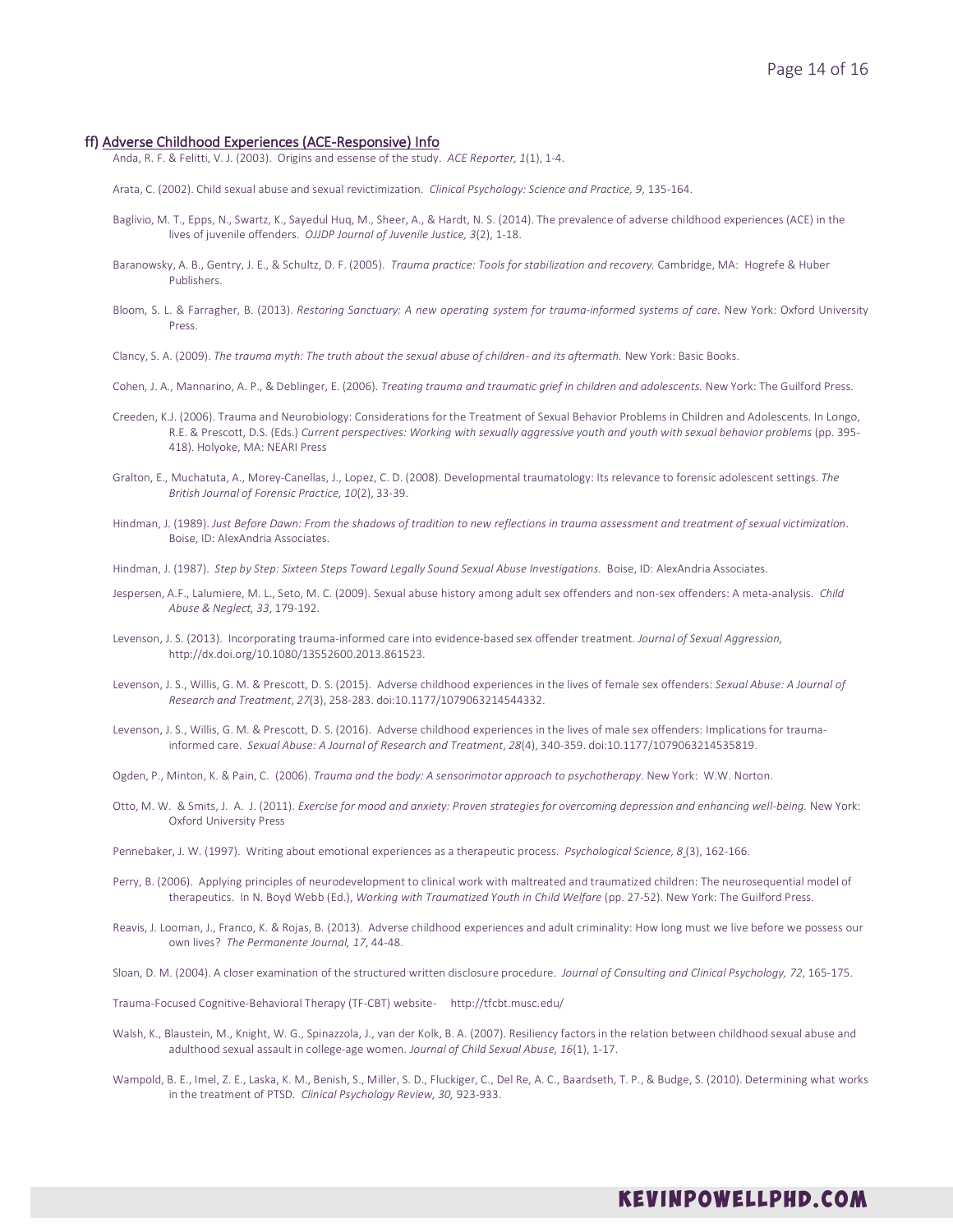Weir, K. (2011). The exercise effect. APA Monitor on Psychology, 42(11), 48-52.

Williams, M.B. & Poijula, S. (2002). The PTSD workbook: Simple, effective techniques for overcoming traumatic stress symptoms. Oakland, CA: New Harbinger Publications.

# gg) Adversity & Positive Outcomes (Post Traumatic Growth; Positive Life Changes; Benefit-Finding; Benefit-Reminding; Resiliency)

- Affleck, G & Tennen, H. (1996). Construing benefits from adversity: Adaptational significance and dispositional underpinnings. *Journal of Personality, 64*(4), 899-922.
- Cohen, J. A., Mannarino, A. P., Kliethermes, M., & Murray, L.A. (2012). Trauma-focused CBT for youth with complex trauma. *Child Abuse & Neglect, 36*, 528-541.
- Collier, L. (2016). Growth after Trauma. *Monitor on Psychology, 47*(10), 48-52.
- Frazier, P.A. & Berman, M. I. (2008). Posttraumatic growth following sexual assault. In S. Joseph & P.A. Linley (Eds.), *Trauma, recovery, and growth: Positive psychological perspectives on posttraumatic stress* (pp. 161-181). Hoboken, NJ: John Wiley & Sons.
- Frazier, P., Conlon, A., Glaser, T. (2001). Positive and negative life changes following sexual assault*. Journal of Consulting and Clinical Psychology, 69,*  1048-1055.
- Helgeson, V. S., Reynolds, K.A., & Tomich, P.L. (2006). A meta-analytic review of benefit finding and growth. *Journal of Consulting and Clinical Psychology, 74*(5), 797-816.

Joseph, S. & Butler, L. D. (2010). Positive changes following adversity. *PTSD Research Quarterly, 21*(3), 1-8.

Joseph, S. & Linley, P.A. (Eds.) (2008). *Trauma, recovery, and growth: Positive psychological perspectives on posttraumatic stress*. Hoboken, NJ: John Wiley & Sons.

Milam, J. E., Ritt-Olson, A., & Unger, J. B. (2004). Posttraumatic growth among adolescents. *Journal of Adolescent Research, 19*(2), 192-204.

Rendon, J. (2015). *Upside: The new science of Post-traumatic Growth.* New York: Touchstone.

Seery, M. D. (2011). Resilence: A silver lining to experiencing adverse life events? *Current Directions in Psychological Science, 20*(6), 390-394.

- Seery, M. D., Leo, R. J., Lupien, S. P., Kondrak, C. L., & Almonte, J. L. (2013). An upside to adversity? Moderate cumulative lifetime adversity is associated with resilient responses in the face of controlled stressors. *Psychological Science, 24*(7), 1181-1189.
- Tedeschi, R. G. & Calhoun, L. G. (1996). The posttraumatic growth inventory: Measuring the positive legacy of trauma. *Journal of Traumatic Stress, 9*(3), 455-471.
- Tedeschi, R. G. & Kilmer R. P. (2005). Assessing strengths, resilience, and growth to guide clinical interventions. *Professional Psychology: Research and Practice, 36* (3), 230-237.

Tedeschi, R. G. & Moore, B. A. (2016). Posttraumatic growth workbook: A step-by-step guide to help you. Oakland, CA: New Harbinger.

## hh) Attachment, Trauma & Interventions

- Biglan, A., Flay, B.R., Embry, D.D., & Sandler, I.N. (2012). The critical role of nurturing environments for promoting human well-being. *American Psychologist, 67*(4), 257-271.
- Bowlby, J. (1969). *Attachment and loss: Vol. 1. Attachment*. New York: Basic Books.
- Bowlby, J. (1988). *A secure base: Parent-child attachment and healthy human development.* New York: Basic Books.
- Creeden, K.J. (2009). How trauma and attachment can impact neurodevelopment: Informing our understanding and treatment of sexual behavior problems. *Journal of Sexual Aggression, 15*(3), 261-273.
- Dozier, M., Lindhiem, O., Lewis, E., Bick, J., Bernard, K., & Peloso, E. (2009). Effects of a foster parent training program on young children's attachment behaviors: Preliminary evidence from a randomized clinical trial. *Child and Adolescent Social Work Journal, 26,* 321-332.

# ii) Complex Trauma

Arvidson, J., Kinniburgh, K., Howard, K., Spinazzola, J., Strothers, H. Evans, M. Andres, B. Cohen, C. & Blaustein, M. E. (2011). Treatment of complex trauma in young children: Developmental and cultural considerations in application of the ARC intervention model. *Journal of Child & Adolescent Trauma, 4*, 34-51.